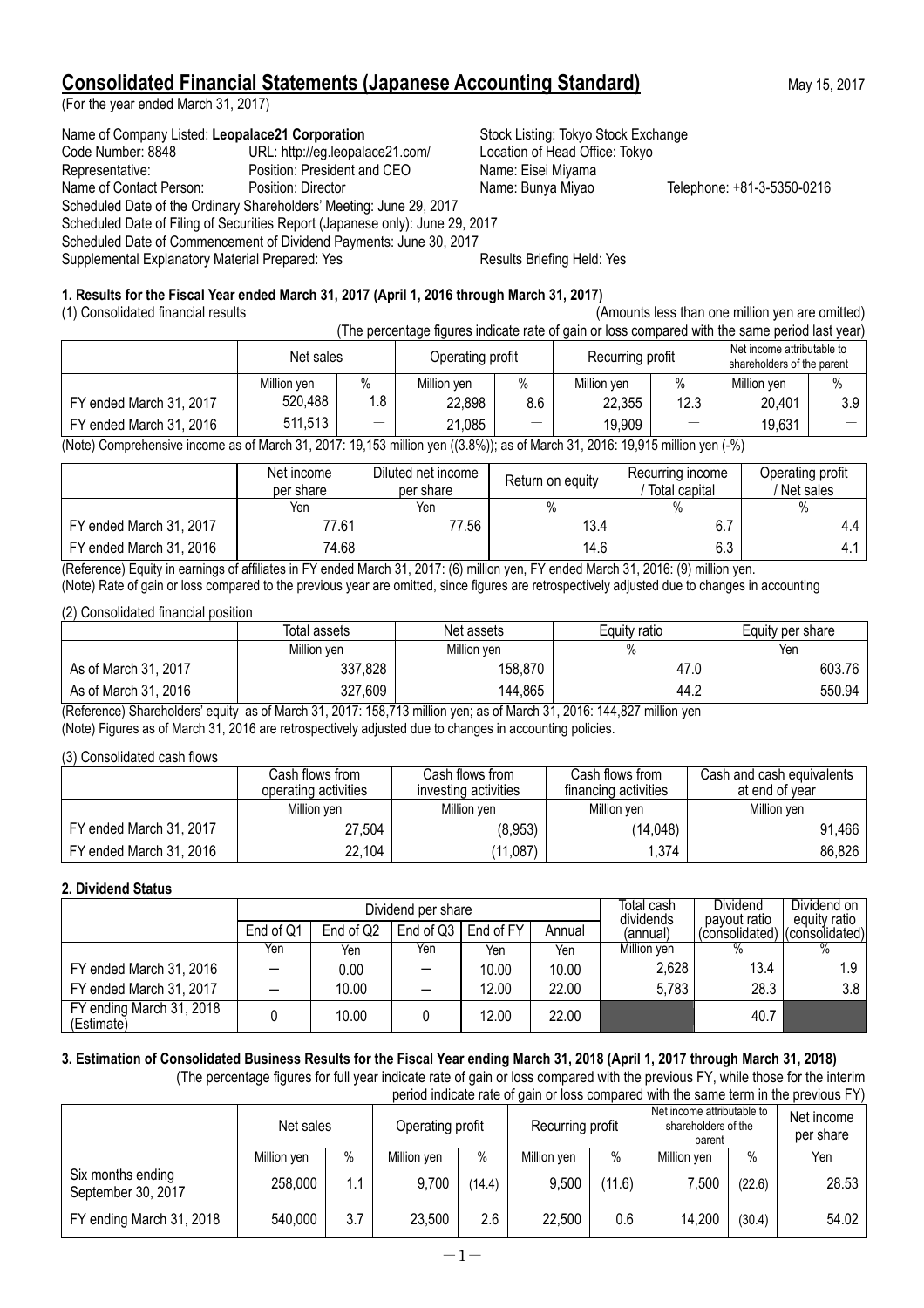# **4. Other**

- (1) Changes in major subsidiaries during the subject period (change in specific subsidiaries resulting in a change in the scope of consolidation): None
- (2) Changes in accounting principles, procedures or reporting methods used in preparation of financial statements
	- (i) Changes in accounting policies accompanying revision of accounting standards, etc.: Yes
	- (ii) Changes in accounting policies other than (i) above: Yes
	- (iii) Changes in accounting estimates: None
	- (iv) Restatements: None

(Note) For details, please refer to pg.14 "3. Consolidated Financial Statements (5) Notes Regarding Consolidated Financial Statements (Changes in Accounting Policies)"

- (3) Total number of outstanding shares (common stock)
	- (i) Total number of outstanding shares at term end (including treasury stock)
		- As of March 31, 2017: 267,443,915 shares, As of March 31, 2016: 267,443,915 shares
	- (ii) Total treasury stock at term end As of March 31, 2017: 4,569,920 shares, As of March 31, 2016: 4,569,520 shares
	- (iii) Average number of outstanding shares during the period As of March 31, 2017: 262,874,243 shares, As of March 31, 2016: 262,874,470 shares

# (Reference) Summary of Non-Consolidated Financial Statements

# **1. Results of the Fiscal Year Ended March 31, 2017 (April 1, 2016 through March 31, 2017)**

(The percentage figures indicate rate of gain or loss compared with the previous FY)

|                         | Net sales   |         | Operating profit |      | Recurring income |      | Net income  |      |
|-------------------------|-------------|---------|------------------|------|------------------|------|-------------|------|
|                         | Million ven | %       | Million ven      | %    | Million yen      | %    | Million ven | %    |
| FY ended March 31, 2017 | 499,218     | 0.8     | 21,704           | 6.2  | 21,717           | 9.5  | 20,486      | 5.5  |
| FY ended March 31, 2016 | 495,146     | $2.2\,$ | 20,444           | 31.1 | 19,825           | 36.3 | 19,422      | 26.7 |
|                         |             |         |                  |      |                  |      |             |      |

|                         | Net income per share | Diluted net income per share |
|-------------------------|----------------------|------------------------------|
|                         | Yen                  | Yen                          |
| FY ended March 31, 2017 | 77.93                | 77.89                        |
| FY ended March 31, 2016 | 73.88                |                              |

(2) Non-consolidated financial position

|                      | Total assets | Net assets  | Equity ratio | Equity per share |  |
|----------------------|--------------|-------------|--------------|------------------|--|
|                      | Million yen  | Million yen | $\%$         | Yen              |  |
| As of March 31, 2017 | 306,739      | 152,219     | 49.6         | 578.54           |  |
| As of March 31, 2016 | 294,962      | 136,732     | 46.3         | 520.07           |  |

(Reference) Shareholders' equity as of March 31, 2017: 152,082 million yen; as of March 31, 2016: 136,714 million yen

### **2. Estimation of Non-consolidated Business Results for the Fiscal Year Ending March 31, 2018 (April 1, 2017 through March 31, 2018)** (The percentage figures for full year represent the change compared with the previous FY, while those for the interim

|                                         |             |      |                  |        |             |        | period represent the change compared with the same term in the previous FY) |
|-----------------------------------------|-------------|------|------------------|--------|-------------|--------|-----------------------------------------------------------------------------|
|                                         | Net sales   |      | Recurring profit |        | Net income  |        | Net income<br>per share                                                     |
|                                         | Million ven | $\%$ | Million yen      | %      | Million yen | $\%$   | Yen                                                                         |
| Six months ending<br>September 30, 2017 | 248,000     | 0.7  | 9,000            | (11.6) | 7,000       | (21.3) | 26.63                                                                       |
| FY ending March 31, 2018                | 510,000     | 2.2  | 21,500           | (1.0)  | 14,000      | (31.7) | 53.26                                                                       |

\*Indication regarding the status of auditing:

These financial statements are not subject to auditing under the Financial Instruments and Exchange Act.

\*Explanation on the proper use of the business forecasts, and other special notices:

(Note on the business forecasts and other forward-looking statements)

The business forecasts and other forward-looking statements contained in this report are based on information currently available to the Company and on certain assumptions that Leopalace21 has judged to be reasonable. Readers should be aware that a variety of factors might cause actual results to differ significantly from these forecasts.

For assumptions of business forecasts and notes on the proper use of these forecasts, please refer to pg. 5 "1. Business Results (1) Analysis of Business Results (Outlook for the next fiscal year).

(Method for the acquisition of supplemental explanatory material)

Supplemental Explanatory Material on quarterly financial statements is scheduled to be posted on the Company's web site on May 15, 2017.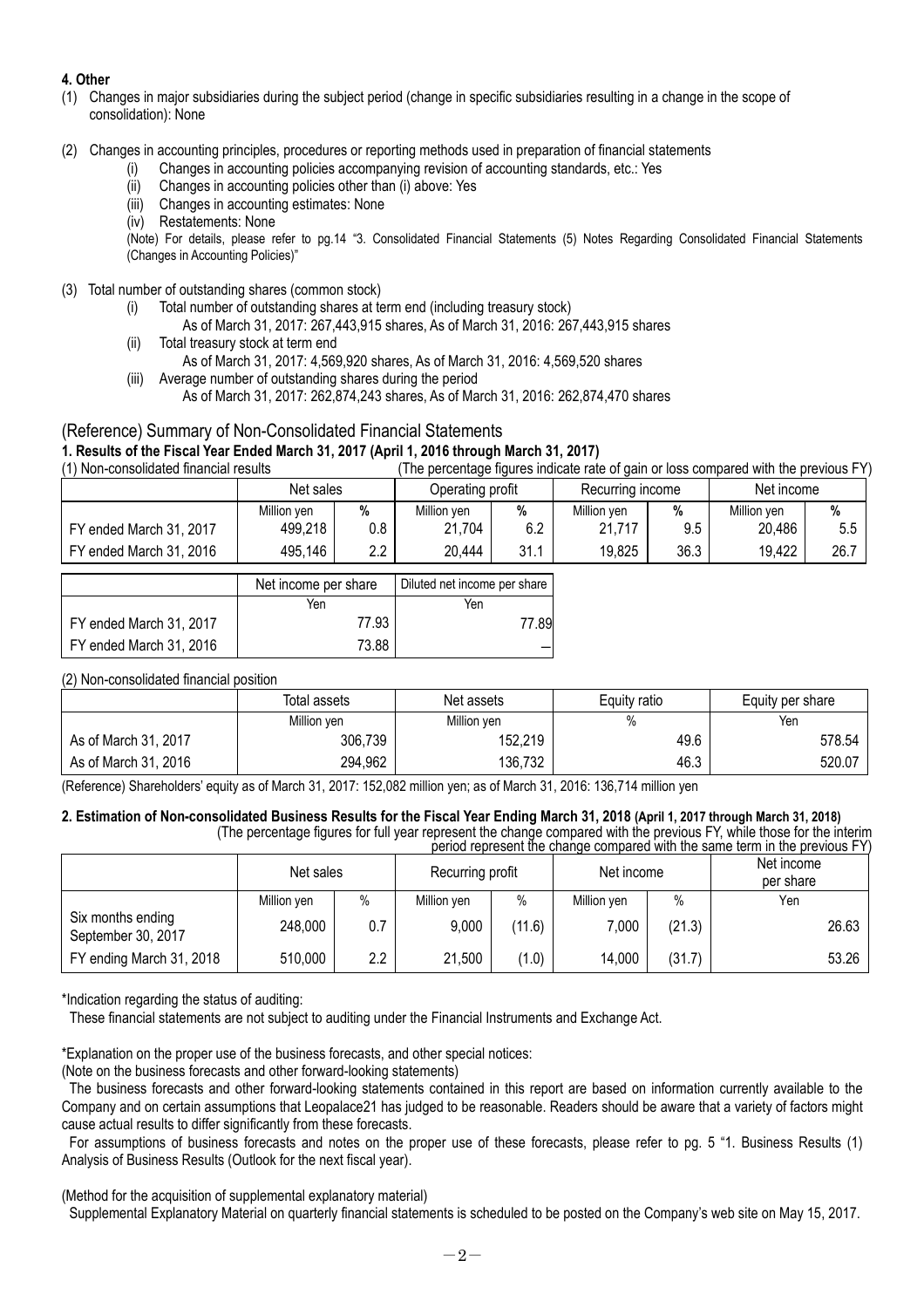# **[Table of Contents]**

| (3) Fundamental Policy on the Distribution of Earnings and Dividends for the Fiscal Year under Review and Next |  |
|----------------------------------------------------------------------------------------------------------------|--|
|                                                                                                                |  |
|                                                                                                                |  |
|                                                                                                                |  |
|                                                                                                                |  |
|                                                                                                                |  |
|                                                                                                                |  |
|                                                                                                                |  |
|                                                                                                                |  |
|                                                                                                                |  |
|                                                                                                                |  |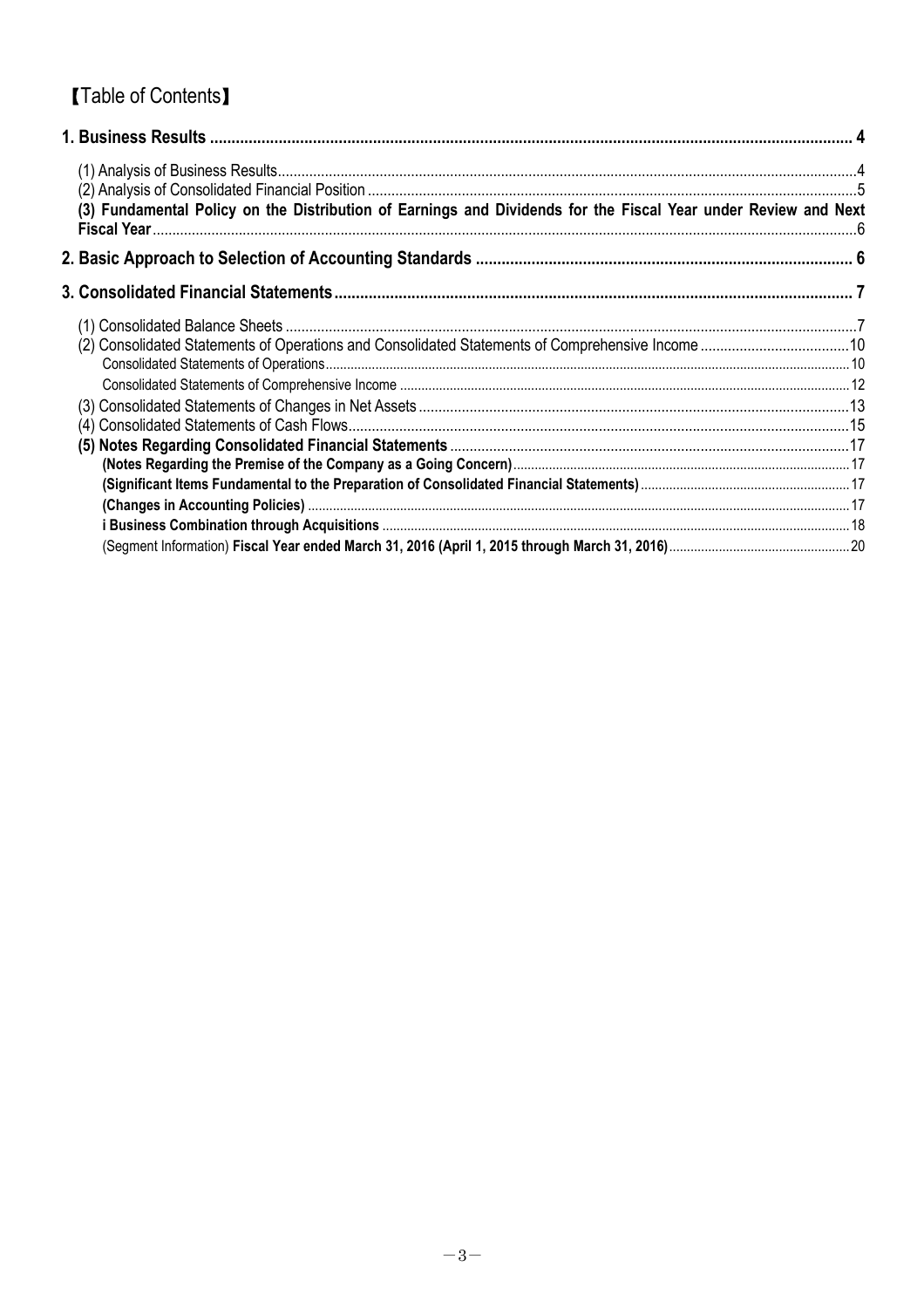# **1. Business Results**

## **(1) Analysis of Business Results**

The accounting policy concerning revenue recognition has been changed from the previous quarter, and previous figures have been retrospectively adjusted. Please refer to P.17 "(5) Notes Regarding Consolidated Financial Statements (Changes in Accounting Policies)" for details.  $(0.00)$ 

|                         |           |                  |                  | (Million yen)                                               |
|-------------------------|-----------|------------------|------------------|-------------------------------------------------------------|
|                         | Net sales | Operating profit | Recurring profit | Net income attributable<br>to shareholders of the<br>parent |
| FY ended March 31, 2017 | 520,488   | 22,898           | 22,355           | 20,401                                                      |
| FY ended March 31, 2016 | 511,513   | 21,085           | 19,909           | 19,631                                                      |
| Difference              | 8,974     | 1,812            | 2,445            | 769                                                         |

During the subject consolidated fiscal year, the domestic economy showed gradual progression supported by improvements in corporate earnings, employment, and corporate earnings.

New housing starts of leased units has increased for two consecutive years (up 11.4% year-on-year), due to the prolonged period of low interest rates and strong demand for apartment construction as a strategy to reduce inheritance taxes. On the other hand, as the number of vacant houses continues to increase and recovery in nationwide demand becomes difficult, achieving stable occupancy rates requires constructing apartments in areas with high demand, in addition to providing high-quality products and services that meet tenants' needs.

Under these conditions, the Leopalace21 Group (the "Group") aims to achieve targets of the Medium-term Management Plan "EXPANDING VALUE," by building a solid management structure focusing on the core businesses, made up of Leasing and Construction. In addition, the Group aims to establish new businesses that will contribute to future growth.

As a result, consolidated net sales for the fiscal year under review came to 520,488 million yen (up 1.8% year-on-year). Operating profit was 22,898 million yen (up 8.6% year-on-year), recurring profit was 22,355 million yen (up 12.3% year-on-year), and net income attributable to shareholders of the parent was 20,401 million yen (up 3.9% year-on-year).

On a non-consolidated basis, net sales were 499,218 million yen (up 0.8% year-on-year), operating profit was 21,704 million yen (up 6.2%), recurring income was 21,717 million yen (up 9.5%), and net income was 20,486 million yen (up 5.5%).

| (Actual figures by segment)         |                               |                               |            |                               |                               | (Million yen) |  |
|-------------------------------------|-------------------------------|-------------------------------|------------|-------------------------------|-------------------------------|---------------|--|
|                                     | Net sales                     |                               |            | Operating profit              |                               |               |  |
|                                     | FY ended<br>March 31,<br>2016 | FY ended<br>March 31.<br>2017 | Difference | FY ended<br>March 31,<br>2016 | FY ended<br>March 31,<br>2017 | Difference    |  |
| Leasing Business                    | 410,641                       | 416,594                       | 5,952      | 22,848                        | 22,459                        | (389)         |  |
| <b>Construction Business</b>        | 74,160                        | 74,566                        | 406        | 3,340                         | 5,051                         | 1,711         |  |
| <b>Elderly Care Business</b>        | 10,798                        | 11,536                        | 738        | (1, 354)                      | (1,650)                       | (296)         |  |
| <b>Hotels &amp; Resort Business</b> | 11,427                        | 7,244                         | (4, 183)   | (697)                         | (768)                         | (70)          |  |
| <b>Others</b>                       | 4,485                         | 10,546                        | 6,060      | 337                           | 1,432                         | 1,095         |  |
| Adjustments                         |                               |                               |            | (3,388)                       | (3,626)                       | (238)         |  |
| Total                               | 511,513                       | 520,488                       | 8,974      | 21,085                        | 22,898                        | 1,812         |  |

#### (i) Leasing Business

In the Leasing Business, to establish stable occupancy, the Group providing wealth of value-added life to their tenants such as "my DIY" (formerly known as "Room Customize") which enable tenants to arrange their rooms, providing an internet services "LEONET" website for tenants, and security system installations alliance with large security companies as well as further strengthening sales for corporate customers and increase foreign tenants by refining customer support.

The occupancy rate at the end of the fiscal year was 91.66% (up 1.13 points from the end of the previous fiscal year) and the average occupancy rate for the period was 88.53% (up 0.58 points year-on-year).

The number of units under management at the end of the fiscal year was 568,000 (increasing 6,000 from the end of the previous fiscal year), the number of direct offices was 189 (no change), and the number of franchise offices was 119 (decreasing 11 from the end of the previous fiscal year).

As a result, net sales amounted to 416,594 million yen (up 1.4% year-on-year), and operating profit was 22,459 million yen (down 1.7% year-on-year).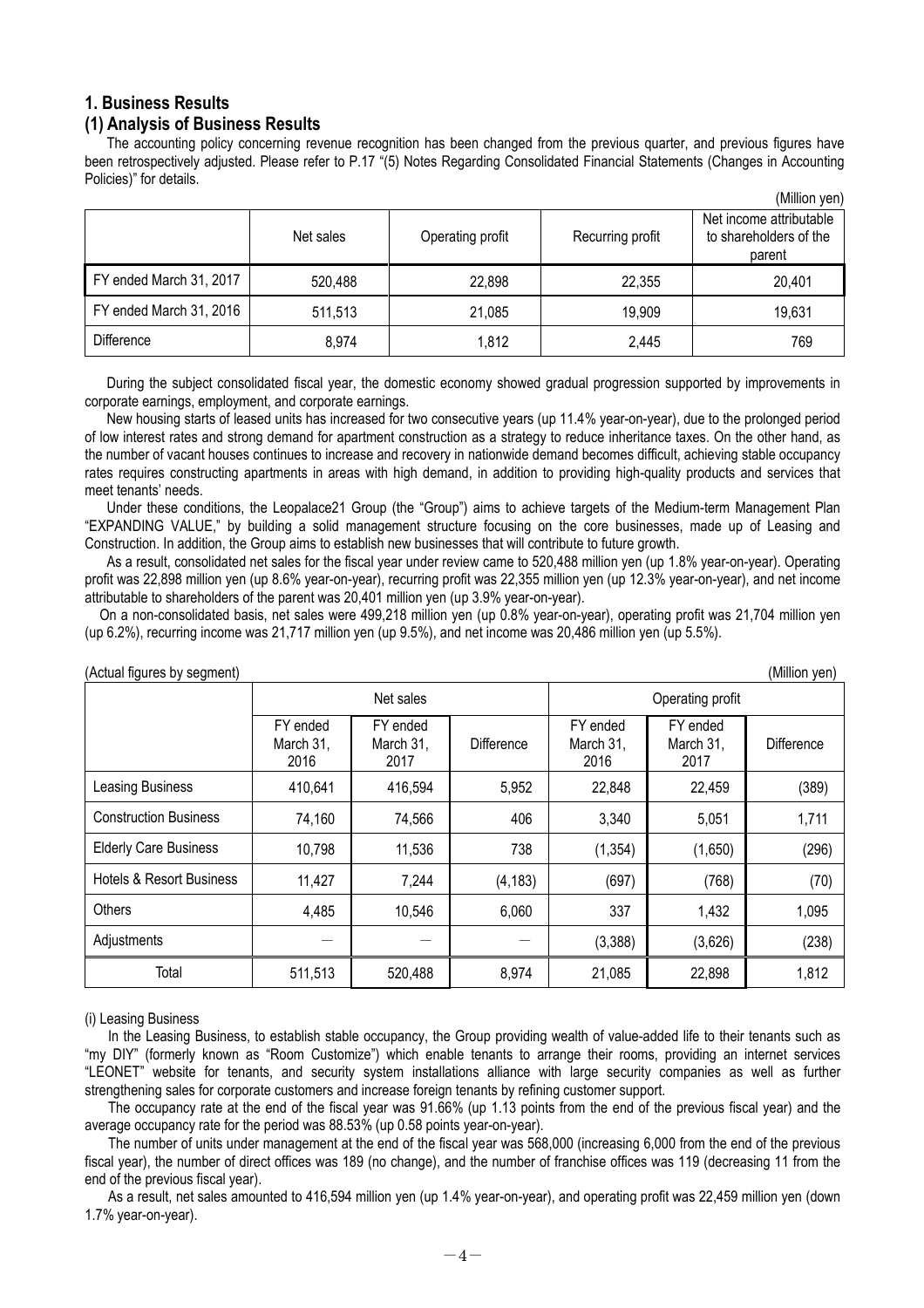### (ii) Construction Business

Orders received during the subject year were 87,139 million yen (up 0.8% year-on-year) and the orders received outstanding stood at 67,257 million yen (up 1.4% from the end of the previous fiscal year).

In the Construction Business, the Group focused on supplying apartments in metropolitan areas where solid leasing demand is anticipated supported by an increase in population, as well as providing high quality and forefront strategic products. In addition, the Group implemented a new brand attempting to strengthen product competitiveness and refresh the image of tenants, expanded construction variations based on "ideal land use", and has begun reconsidering suppliers and its product prices to improve profitability. Also, subsidiary Morizou Co., Ltd., provides luxury custom-built homes made with Kiso-hinoki.

As a result, net sales came to 74,566 million yen (up 0.5% year-on-year), and operating profit was 5,051 million yen (up 51.2% year-on-year).

#### (iii) Elderly Care Business

Net sales were 11,536 million yen (up 6.8% year-on-year), and operating loss was 1,650 million yen (increasing loss of 296 million yen year-on-year).

### (iv) Hotels & Resort Business

Net sales of the resort facilities in Guam and hotels in Japan were 7,244 million yen (up 36.6% year-on-year), and operating loss was 768 million yen (increasing loss of 70 million yen year-on-year). Westin Resort Guam was sold in April 2016.

#### (v) Other Businesses

.

In Other Businesses such as the real estate business, the solar power generation business, and the small-claims and short-term insurance business, net sales were 10,546 million yen (up 135.1% year-on-year), and operating profit was 1,432 million yen (up 324.6% year-on-year).

### (Outlook for the next fiscal year)

As for the consolidated business results of the fiscal year ending March 2018, we expect sales of 540,000 million yen (up 3.7% year-on-year), operating profit of 23,500 million yen (up 2.6%), recurring profit of 22,500 million yen (up 0.6%), and net income attributable to shareholders of the parent of 14,200 million yen (down 30.4%). This forward-looking statement has planned based on the information which is available on the date of release, but please understand that actual results may differ significantly from these forecasts due to various factors.

### **(2) Analysis of Consolidated Financial Position**

(i) Position of Assets, Liabilities, and Net assets

|                      |         |             | (Million yen) |
|----------------------|---------|-------------|---------------|
|                      | Assets  | Liabilities | Net assets    |
| As of March 31, 2017 | 337,828 | 178,958     | 158,870       |
| As of March 31, 2016 | 327,609 | 182,743     | 144,865       |
| Difference           | 10,219  | (3,785)     | 14,004        |

Total assets at the end of the fiscal year increased 10,219 million yen from the end of the previous fiscal year to 337,828 million yen. This was mainly attributable to an increase of 16,389 million yen in cash and cash equivalents, 4,234 million yen in leased assets (net), 4,223 million yen in investment securities, 3,011 million yen in deferred tax assets, and, despite a decrease of 16,152 million yen in buildings and structures (net) and 3,852 million yen in land.

Total liabilities decreased 3,785 million yen from the end of the previous fiscal year to 178,958 million yen. This primarily reflected a decrease of 5,579 million yen in borrowings and bonds, 3,099 million yen in long and short term advances received, despite an increase in lease obligations of 4,673 million yen and 1,070 million yen in liability for retirement benefit.

Net assets increased 14,004 million yen from the end of the previous fiscal year to 158,870 million yen, due to a recording of 20,401 million yen in net income attributable to shareholders of the parent despite a payment of dividends of 5,257 million yen and a decrease in foreign currency translation adjustments of 1,624 million yen. The ratio of shareholders' equity to assets rose 2.8 points from the end of the previous fiscal year to 47.0%.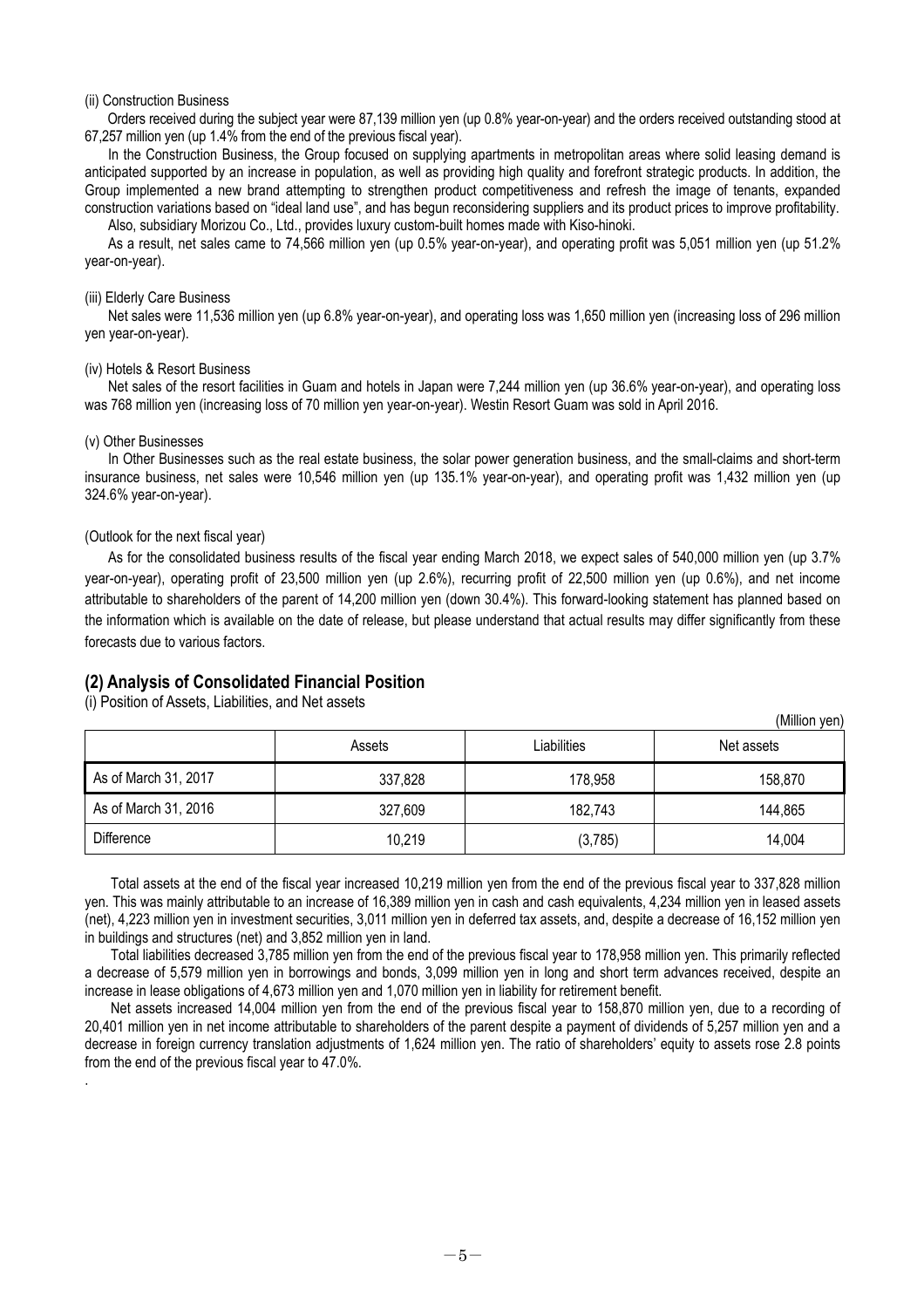### (ii) Cash flow position

Cash flow from operating activities was a net inflow of 27,504 million yen (an increase of 5,399 million yen in net inflow from the previous fiscal year). This was mainly due to 21,622 million yen of income before taxes and minority interests, and 9,336 million yen of depreciation, despite a decrease in advances received of 3,141 million yen and income taxes paid of 3,839 million yen.

Cash flow from investing activities was a net outflow of 8,653 million yen (a decrease of 2,433 million yen in net outflow from the previous fiscal year). This was primarily due to payment for deposit of fixed deposits of 11,878, payment for purchase of shares in subsidiaries of 5,402 million yen, payments for the purchase of property, plant and equipment of 4,318 million yen, despite 16,744 million yen of proceeds from sale of property, plant and equipment.

Cash flow from financing activities was a net outflow of 14,048 million yen (net inflow of 1,374 million yen in the previous fiscal year). This was chiefly due to payment of dividend of 5,257 million yen, repayment of debt and redemption of bonds of 5,578 million yen (after deduction of proceeds from debt), and a repayment of finance lease obligations of 3,212 million yen.

As a result, cash and cash equivalents at the end of the consolidated fiscal year under review stood at 91,766 million yen, an increase of 4,940 million yen from the end of the previous fiscal year.

|                                                        | FY ended<br>March 31, 2013 | FY ended<br>March 31, 2014 | FY ended<br>March 31, 2015 | FY ended<br>March 31, 2016 | FY ended<br>March 31, 2017 |
|--------------------------------------------------------|----------------------------|----------------------------|----------------------------|----------------------------|----------------------------|
| Equity ratio $(\%)$                                    | 21.5                       | 35.9                       | 40.4                       | 44.2                       | 47.0                       |
| Market price based equity ratio (%)                    | 32.2                       | 45.2                       | 53.5                       | 54.6                       | 44.7                       |
| Ratio of cash flow to interest-<br>bearing debt (year) | 8.1                        | 2.4                        | 2.8                        | 2.3                        | 1.8                        |
| Interest coverage ratio (ratio)                        | 4.7                        | 9.8                        | 13.8                       | 23.6                       | 39.8                       |

### (Reference) Trends in cash flow indicators

Equity ratio: Shareholders' equity/assets

Market price based equity ratio: Market capitalization/assets

Ratio of cash flow to interest-bearing debt: Interest-bearing debt/cash flow

Interest coverage ratio: Cash flow/interest paid

- (Note 1) Ratios are calculated based on consolidated financial data.
- (Note 2) Market capitalization is calculated as closing price at the end of the fiscal year x shares outstanding at the end of the fiscal year (excluding treasury stock).
- (Note 3) Cash flow is cash flow from operations from the Consolidated Statements of Cash Flow. Interest-bearing debt is all of the debt noted on the Consolidated Balance Sheets on which interest is being paid.

# **(3) Fundamental Policy on the Distribution of Earnings and Dividends for the Fiscal Year under Review and Next Fiscal Year**

To increase shareholders' value, the Company will not only distribute profit earned from business measures in the form of dividends, but will maximize mid- to long-term corporate value and increase EPS (earnings per share) through investments in matters such as real estate, overseas businesses, mergers and acquisitions, IT, and research and development. Concerning the dividend payout ratio, the Company will set a medium-term goal of 30% (in respect to consolidated net income), in addition to maintaining a stable dividend.

For the subject fiscal year, the Company plans to pay a year-end dividend of 12 yen. A mid-term dividend was 10 yen, meaning a total of 22 yen and 28.3% of dividend payout ratio.

For the next fiscal year, the Company plans a mid-term dividend of 10 yen, a year-end dividend of 12 yen, with a total of 22 yen.

### **2. Basic Approach to Selection of Accounting Standards**

The Group prepares consolidated financial statements according to the Japanese accounting standards in consideration of comparability in terms of the period of consolidated financial statements and comparability among companies. As for the application of the International Financial Reporting Standards (IFRS), we will take the appropriate actions in light of the change in the ratio of foreign shareholders and movements of other companies in the same industry in Japan, among other factors.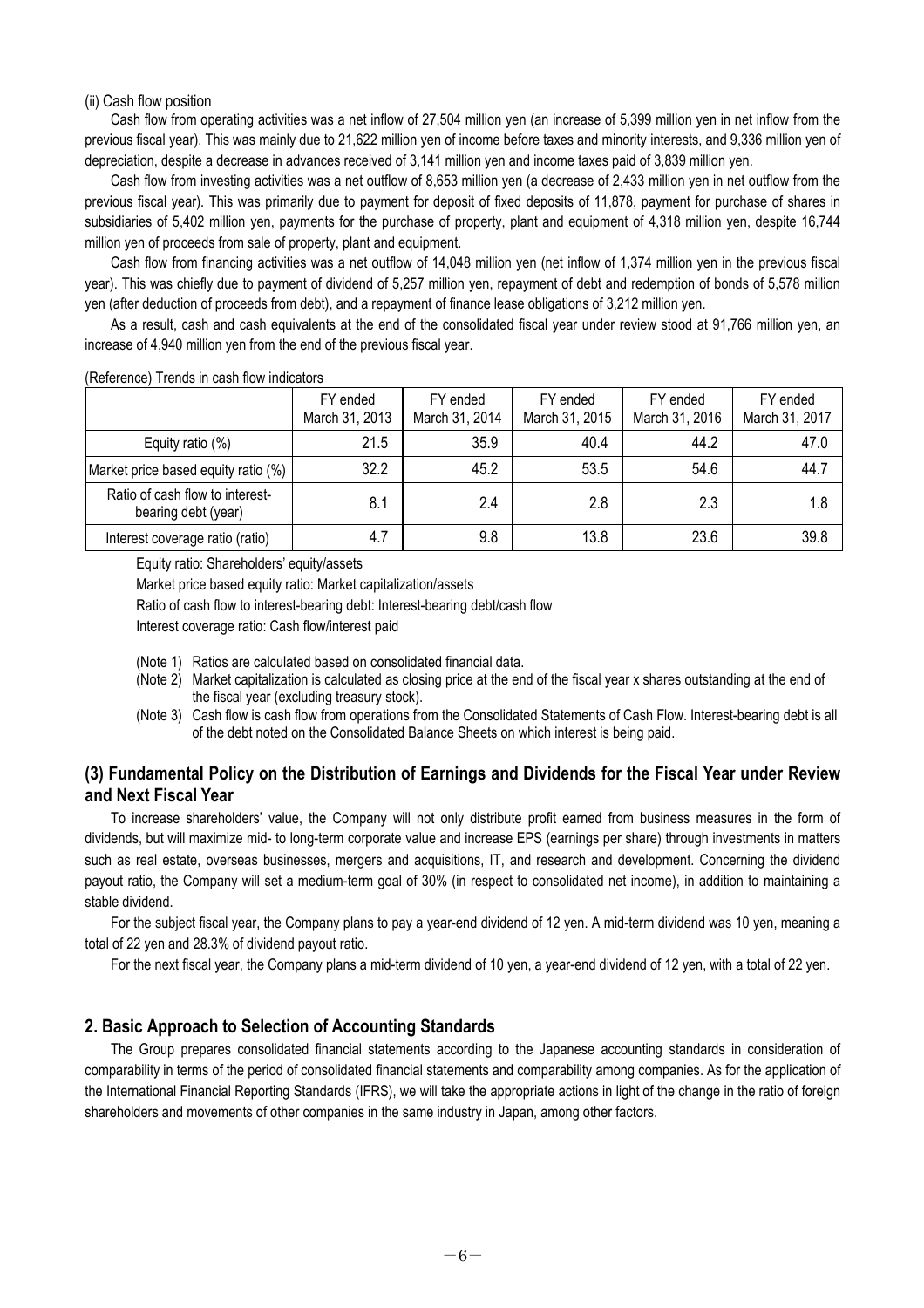# **3. Consolidated Financial Statements**

**(1) Consolidated Balance Sheets**

|                                            |                | (Million yen)  |
|--------------------------------------------|----------------|----------------|
|                                            | March 31, 2017 | March 31, 2016 |
| <assets></assets>                          |                |                |
| <b>Current assets</b>                      |                |                |
| Cash and cash equivalents                  | 104,432        | 88,043         |
| Trade receivables                          | 6,547          | 6,779          |
| Accounts receivable for completed projects | 2,355          | 1,992          |
| Operating loans                            | 675            | 885            |
| Securities                                 | 121            | 880            |
| Real estate for sale                       | 421            | 21             |
| Real estate for sale in progress           | 1,849          |                |
| Payment for construction in progress       | 518            | 785            |
| Raw materials and supplies                 | 526            | 588            |
| Prepaid expenses                           | 2,827          | 2,847          |
| Deferred tax assets                        | 8,636          | 6,377          |
| Other accounts receivable                  | 831            | 1,630          |
| Others                                     | 4,228          | 4,283          |
| Allowance for doubtful accounts            | (186)          | (212)          |
| <b>Total current assets</b>                | 133,786        | 114,904        |
| <b>Non-current assets</b>                  |                |                |
| Property, plant, and equipment             |                |                |
| <b>Buildings and structures</b>            | 102,680        | 130,653        |
| Accumulated depreciation                   | (60, 852)      | (72, 673)      |
| Net                                        | 41,827         | 57,979         |
| Machinery, equipment, and vehicles         | 21,741         | 23,369         |
| Accumulated depreciation                   | (7, 535)       | (7, 264)       |
| Net                                        | 14,206         | 16,105         |
| Land                                       | 80,388         | 84,241         |
| Leased assets                              | 24,795         | 17,663         |
| Accumulated depreciation                   | (11, 143)      | (8, 246)       |
| Net                                        | 13,652         | 9,417          |
| Construction in progress                   | 3,911          | 2,444          |
| Others                                     | 9,770          | 11,850         |
| Accumulated depreciation                   | (8, 489)       | (10,001)       |
| Net                                        | 1,281          | 1,848          |
| Total property, plant, and equipment       | 155,267        | 172,036        |
| Intangible fixed assets                    |                |                |
| Goodwill                                   | 3,181          | 1,530          |
| Others                                     | 8,461          | 7,804          |
| <b>Total intangible fixed assets</b>       | 11,642         | 9,334          |
| Investments and other assets               |                |                |
| Investment securities                      | 12,453         | 8,230          |
| Long-term loans                            | 516            | 544            |
| Bad debts                                  | 1,246          | 1,256          |
| Long-term prepaid expenses                 | 3,820          | 3,686          |
| Deferred tax assets                        | 17,486         | 16,734         |
| Others                                     | 3,129          | 2,232          |
| Allowance for doubtful accounts            | (2,073)        | (2,023)        |
| Total investments and other assets         | 36,579         | 30,661         |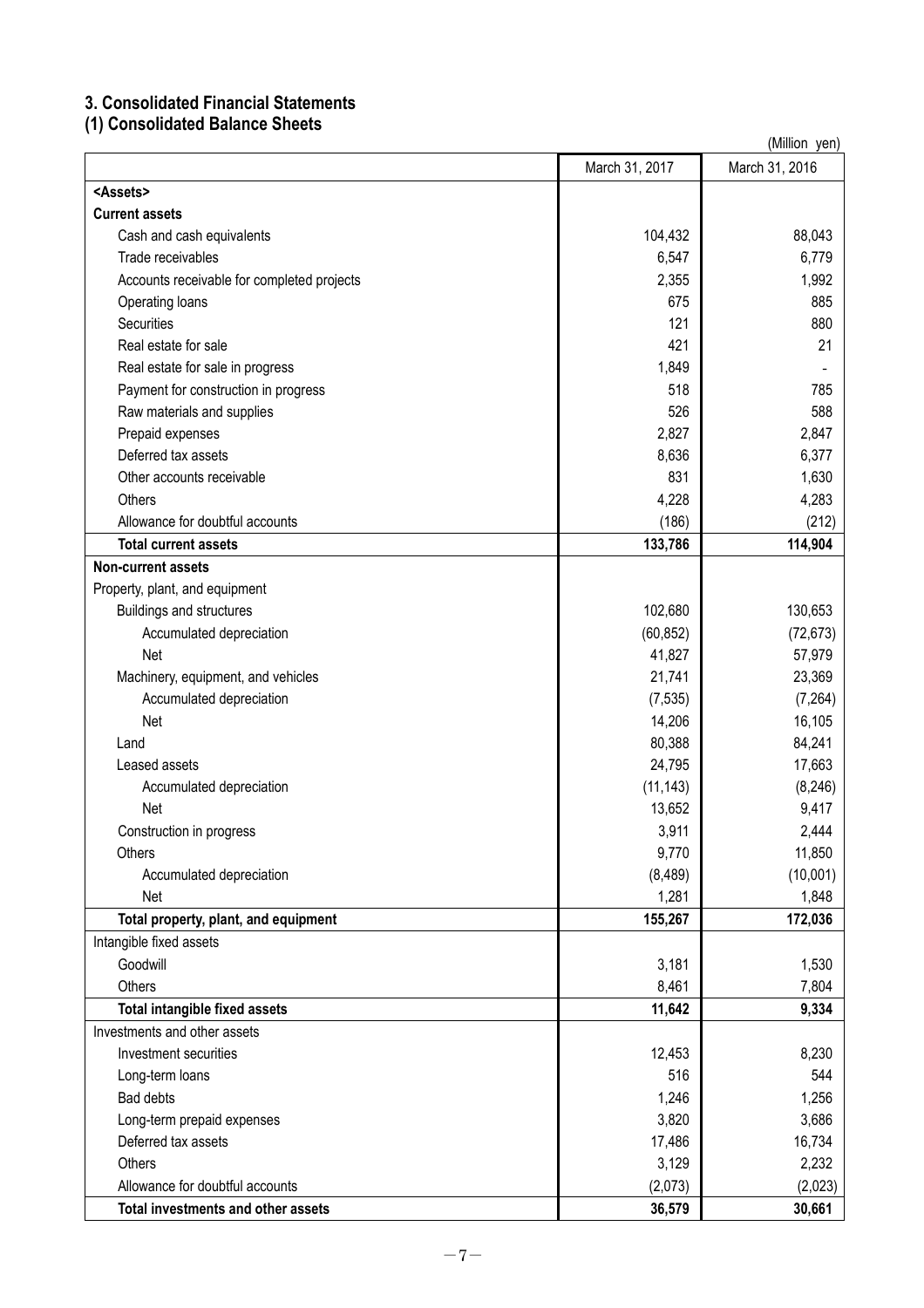| <b>Total non-current assets</b> | 203,489 | 212,033 |
|---------------------------------|---------|---------|
| Deferred assets                 |         |         |
| Allowance for doubtful accounts | 552     | 671     |
| <b>Total deferred assets</b>    | 552     | 671     |
| <b>Total assets</b>             | 337,828 | 327,609 |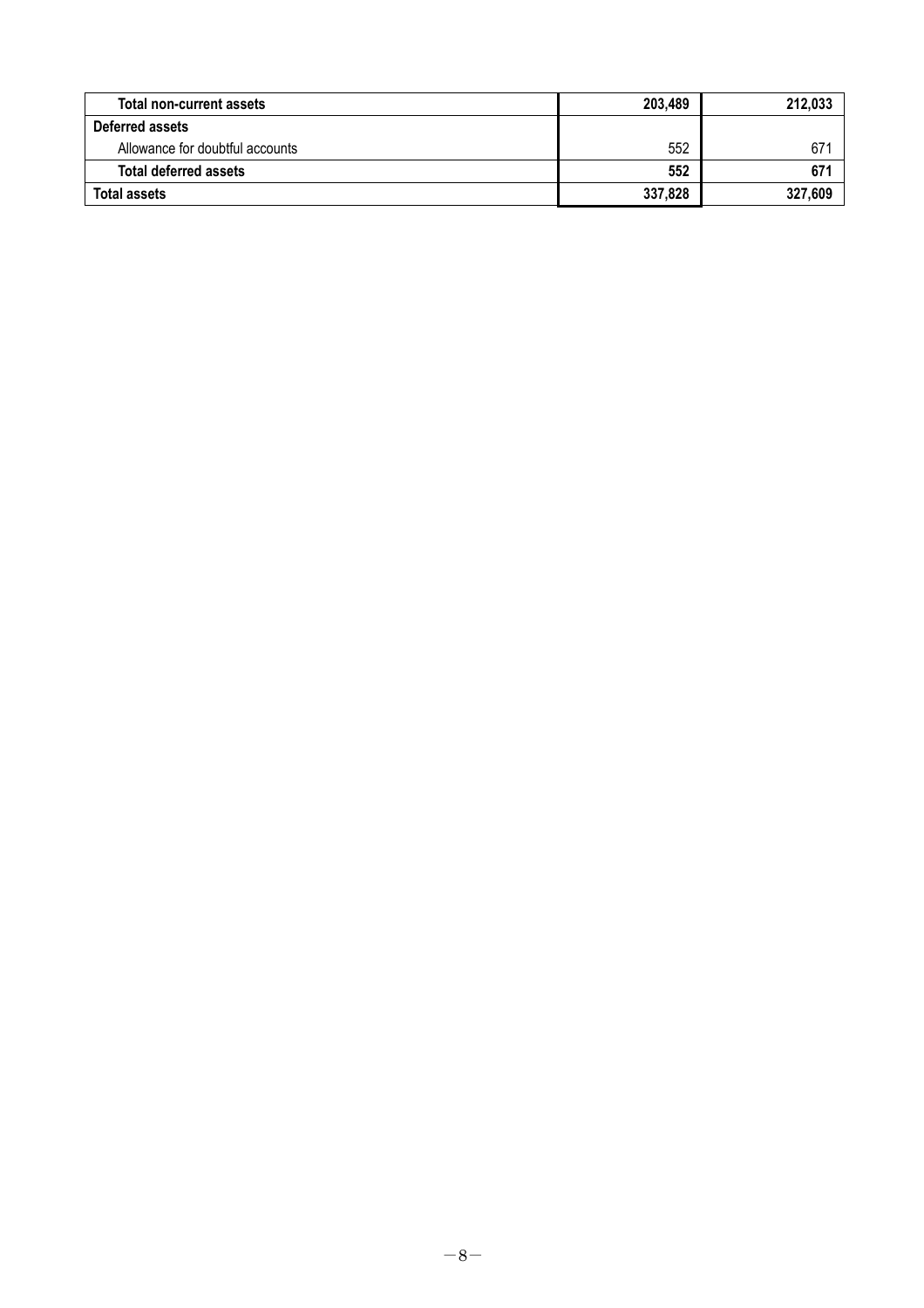|                                                        |                | (Million yen)  |
|--------------------------------------------------------|----------------|----------------|
|                                                        | March 31, 2017 | March 31, 2016 |
| <liabilities></liabilities>                            |                |                |
| <b>Current liabilities</b>                             |                |                |
| Accounts payable                                       | 2,826          | 2,606          |
| Accounts payable for completed projects                | 12,186         | 12,193         |
| Short-term borrowings                                  |                | 265            |
| Long-term debt due within one year                     | 1,263          | 1,412          |
| Bonds due within one year                              | 3,966          | 4,326          |
| Lease obligations                                      | 4,647          | 3,054          |
| Accounts payable-other                                 | 19,066         | 19,229         |
| Accrued expenses                                       |                | 5              |
| Accrued income taxes                                   | 2,544          | 2,919          |
| Advances received                                      | 40,003         | 40,766         |
| Customer advances for projects in progress             | 5,381          | 5,026          |
| Reserve for warranty obligations on completed projects | 412            | 447            |
| Reserve for fulfillment of guarantees                  | 1,082          | 860            |
| Asset retirement obligations                           | 43             | 34             |
| Others                                                 | 4,099          | 4,301          |
| <b>Total current liabilities</b>                       | 97,524         | 97,449         |
| <b>Non-current liabilities</b>                         |                |                |
| <b>Bonds</b>                                           | 16,035         | 20,001         |
| Long-term debt                                         | 13,267         | 14,106         |
| Lease obligations                                      | 10,739         | 7,659          |
| Long-term advances received                            | 16,614         | 18,950         |
| Lease/guarantee deposits received                      | 7,152          | 7,516          |
| Deferred tax liabilities                               | 148            | 208            |
| Reserve for apartment vacancy loss                     | 3,183          | 3,802          |
| Liability for retirement benefit                       | 11,295         | 10,224         |
| Asset retirement obligations                           | 77             | 69             |
| Others                                                 | 2,920          | 2,754          |
| Total non-current liabilities                          | 81,433         | 85,294         |
| <b>Total liabilities</b>                               | 178,958        | 182,743        |
| <net assets=""></net>                                  |                |                |
| Shareholders' equity                                   |                |                |
| Common stock                                           | 75,282         | 75,282         |
| Capital surplus                                        | 45,235         | 45,235         |
| Retained earnings                                      | 39,923         | 24,779         |
| Treasury stock                                         | (3,660)        | (3,660)        |
| Total shareholders' equity                             | 156,779        | 141,636        |
| Accumulated other comprehensive income                 |                |                |
| Net unrealized gains on "other securities"             | 574            | 435            |
| Foreign currency translation adjustments               | 2,027          | 3,651          |
| Remeasurements of defined benefit plans                | (668)          | (895)          |
| Total accumulated other comprehensive income           | 1,933          | 3,190          |
| Share subscription rights                              | 136            | 18             |
| <b>Non-controlling interests</b>                       | 20             | 20             |
| <b>Total net assets</b>                                | 158,870        | 144,865        |
| <b>Total liabilities and net assets</b>                | 337,828        | 327,609        |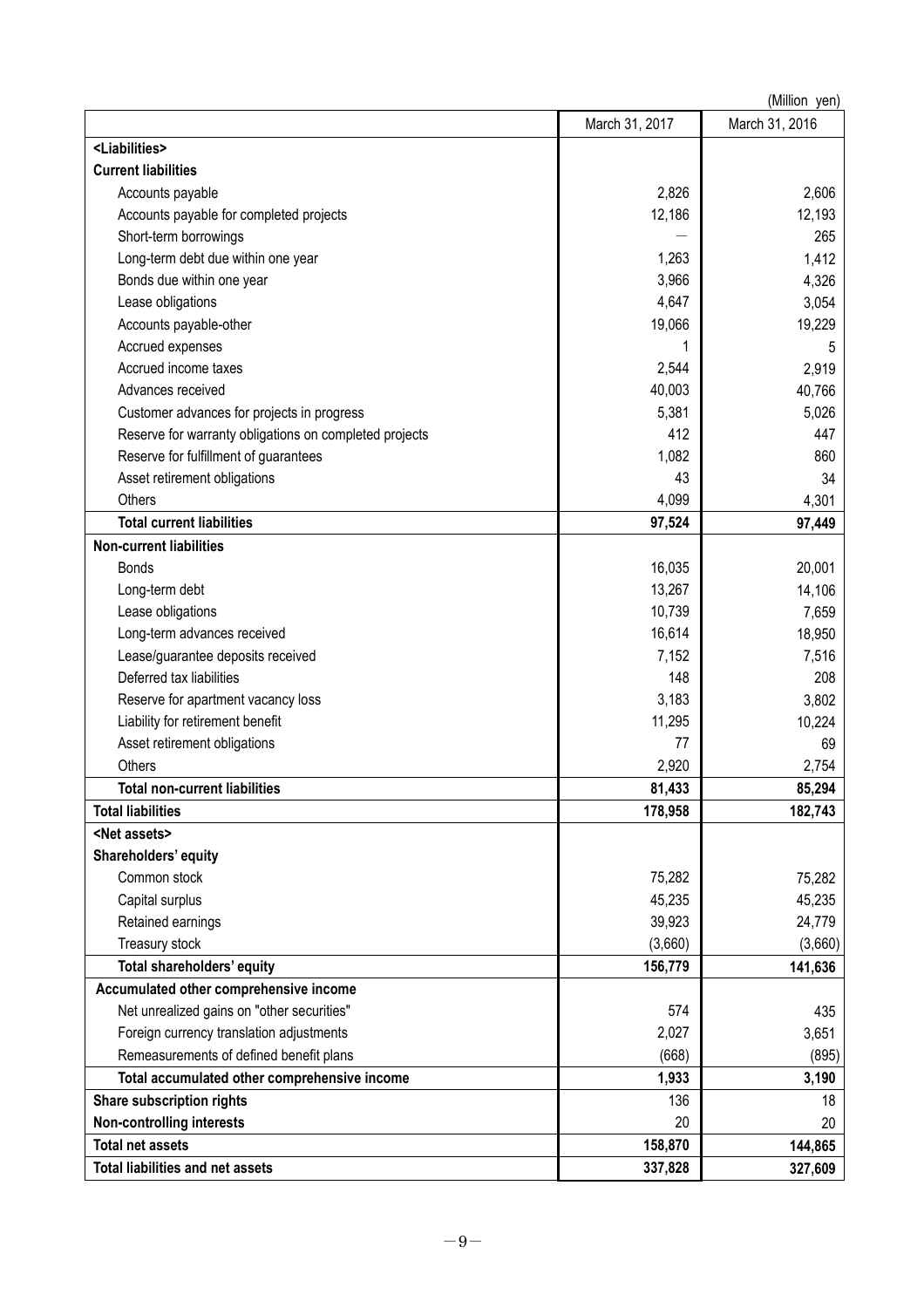# **(2) Consolidated Statements of Operations and Consolidated Statements of Comprehensive Income**

Consolidated Statements of Operations

| (Million yen)                                       |                                         |                                         |  |  |
|-----------------------------------------------------|-----------------------------------------|-----------------------------------------|--|--|
|                                                     | FY ended                                | FY ended                                |  |  |
|                                                     | March 31, 2017<br>(Apr. 2016-Mar. 2017) | March 31, 2016<br>(Apr. 2015-Mar. 2016) |  |  |
| <b>Net sales</b>                                    |                                         |                                         |  |  |
| Sales from Leasing Business                         | 416,594                                 | 410,641                                 |  |  |
| <b>Sales from Construction Business</b>             | 74,566                                  | 74,160                                  |  |  |
| Sales from Other Business                           | 29,327                                  | 26,712                                  |  |  |
| <b>Total net sales</b>                              | 520,488                                 | 511,513                                 |  |  |
| <b>Cost of sales</b>                                |                                         |                                         |  |  |
| <b>Cost of Leasing Business</b>                     | 349,112                                 | 344,246                                 |  |  |
| <b>Cost of Construction Business</b>                | 52,800                                  | 54,236                                  |  |  |
| <b>Cost of Other Business</b>                       | 25,907                                  | 24,122                                  |  |  |
| <b>Total cost of sales</b>                          | 427,820                                 | 422,604                                 |  |  |
| <b>Gross profit</b>                                 | 92,668                                  | 88,909                                  |  |  |
| Selling, general, and administrative expenses       |                                         |                                         |  |  |
| Advertising expenses                                | 3,816                                   | 3,786                                   |  |  |
| Sales commission expense                            | 2,278                                   | 2,688                                   |  |  |
| Transfer to reserve for bad debt                    | 39                                      | 59                                      |  |  |
| Directors' compensation                             | 742                                     | 474                                     |  |  |
| Salary and bonuses                                  | 32,469                                  | 31,436                                  |  |  |
| Retirement benefit cost                             | 1,818                                   | 1,182                                   |  |  |
| Rent expense                                        | 2,724                                   | 2,709                                   |  |  |
| Depreciation and amortization                       | 1,649                                   | 1,981                                   |  |  |
| Taxes and public charges                            | 4,972                                   | 4,521                                   |  |  |
| Other                                               | 19,259                                  | 18,984                                  |  |  |
| Total selling, general, and administrative expenses | 69,769                                  | 67,823                                  |  |  |
| <b>Operating profit</b>                             | 22,898                                  | 21,085                                  |  |  |
| Non-operating income                                |                                         |                                         |  |  |
| Interest income                                     | 80                                      | 43                                      |  |  |
| Dividend income                                     | 118                                     | 77                                      |  |  |
| Valuation gains of investment securities            | 166                                     | 77                                      |  |  |
| Foreign exchange gain                               | 36                                      |                                         |  |  |
| Gain from amortization of deposits payable          | 21                                      | 102                                     |  |  |
| Compensation income                                 |                                         | 61                                      |  |  |
| Other                                               | 149                                     | 153                                     |  |  |
| <b>Total non-operating income</b>                   | 572                                     | 517                                     |  |  |
| Non-operating expenses                              |                                         |                                         |  |  |
| Interest expenses                                   | 734                                     | 944                                     |  |  |
| Commission fee                                      | 46                                      | 171                                     |  |  |
| Bond issuance fee                                   | 241                                     | 165                                     |  |  |
| Foreign exchange losses                             |                                         | 267                                     |  |  |
| Equity in losses of affiliated companies            | 6                                       | 9                                       |  |  |
| Other                                               | 87                                      | 135                                     |  |  |
| <b>Total non-operating expenses</b>                 | 1,115                                   | 1,693                                   |  |  |
| <b>Recurring profit</b>                             | 22,355                                  | 19,909                                  |  |  |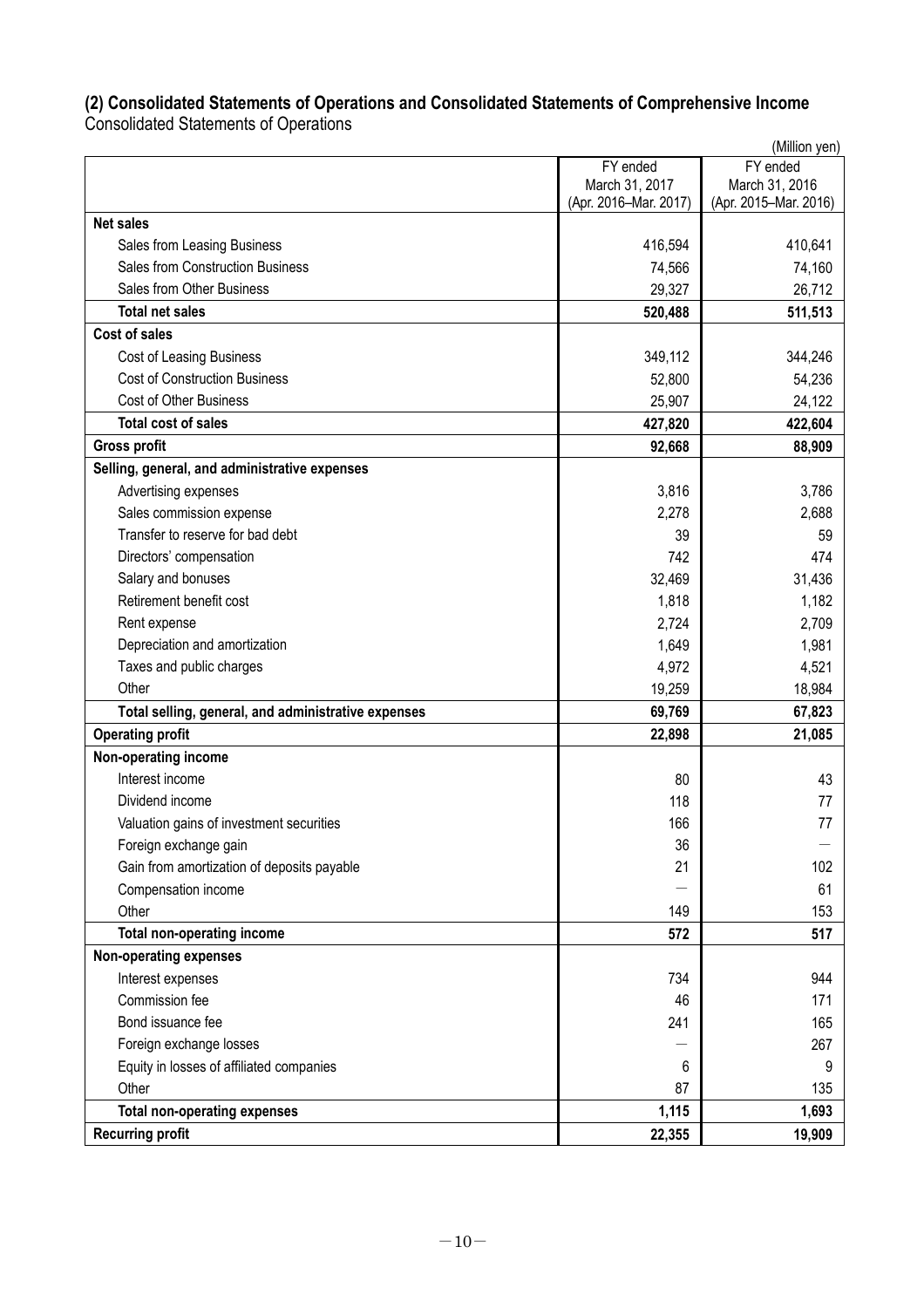| (Million yen)                                       |                       |                       |  |  |  |
|-----------------------------------------------------|-----------------------|-----------------------|--|--|--|
|                                                     | FY ended              | FY ended              |  |  |  |
|                                                     | March 31, 2017        | March 31, 2016        |  |  |  |
|                                                     | (Apr. 2016-Mar. 2017) | (Apr. 2015-Mar. 2016) |  |  |  |
| <b>Extraordinary income</b>                         |                       |                       |  |  |  |
| Gain on sales of property, plant and equipment      | 408                   | 26                    |  |  |  |
| <b>Total extraordinary income</b>                   | 408                   | 26                    |  |  |  |
| <b>Extraordinary losses</b>                         |                       |                       |  |  |  |
| Loss on sale of property, plant and equipment       | 314                   |                       |  |  |  |
| Loss on retirement of property, plant and equipment | 149                   | 147                   |  |  |  |
| Loss on evaluation of investment securities         |                       | 19                    |  |  |  |
| Impairment loss                                     | 589                   | 616                   |  |  |  |
| Disaster loss                                       | 88                    |                       |  |  |  |
| <b>Total extraordinary losses</b>                   | 1,142                 | 785                   |  |  |  |
| Income before taxes and other adjustments           | 21,622                | 19,150                |  |  |  |
| $lncome$ taxes $-$ current                          | 3,245                 | 2,999                 |  |  |  |
| Income taxes - refund                               | (3)                   | (19)                  |  |  |  |
| Income taxes - deferred                             | (2,031)               | (3, 458)              |  |  |  |
| <b>Total income taxes</b>                           | 1,210                 | (478)                 |  |  |  |
| Income before minority interests                    | 20,411                | 19,628                |  |  |  |
| <b>Minority stockholders' loss</b>                  | 10                    | (2)                   |  |  |  |
| Net income                                          | 20,401                | 19,631                |  |  |  |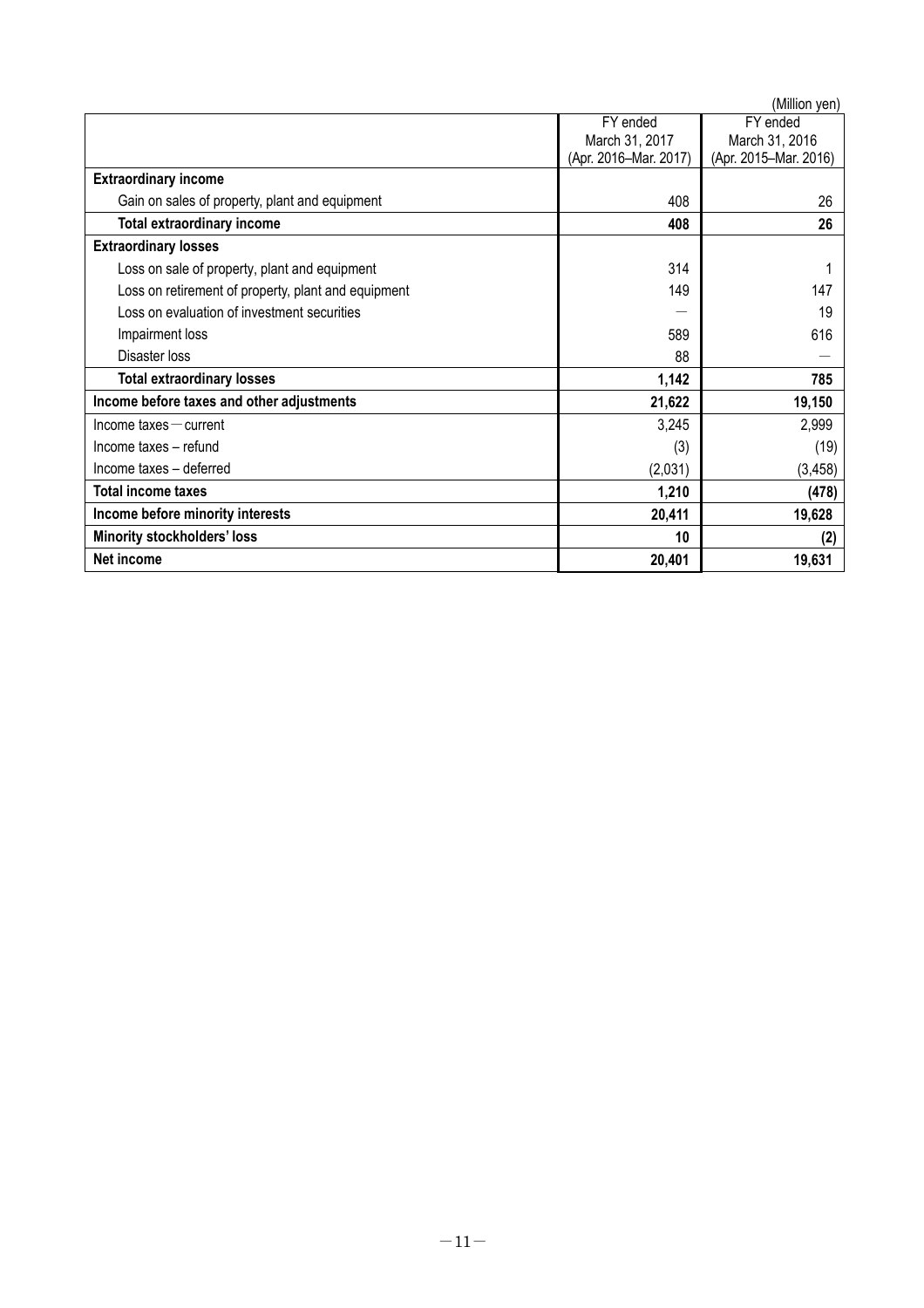# Consolidated Statements of Comprehensive Income

|                                                                 |                       | (Million yen)         |
|-----------------------------------------------------------------|-----------------------|-----------------------|
|                                                                 | FY ended              | FY ended              |
|                                                                 | March 31, 2017        | March 31, 2016        |
|                                                                 | (Apr. 2016-Mar. 2017) | (Apr. 2015-Mar. 2016) |
| Net income                                                      | 20,411                | 19,628                |
| Other comprehensive income                                      |                       |                       |
| Net unrealized gains on "other securities"                      | 139                   | 55                    |
| Translation adjustments                                         | (1,624)               | 107                   |
| Remeasurements of defined benefit plans                         | 226                   | 125                   |
| Share of other comprehensive income of associates               | 0                     | (1)                   |
| Total other comprehensive income                                | (1, 257)              | 286                   |
| <b>Comprehensive income</b>                                     | 19,153                | 19,915                |
| (Breakdown)                                                     |                       |                       |
| Comprehensive income attributable to shareholders of the parent | 19,143                | 19,917                |
| Comprehensive income attributable to non-controlling interests  | 10                    | (2)                   |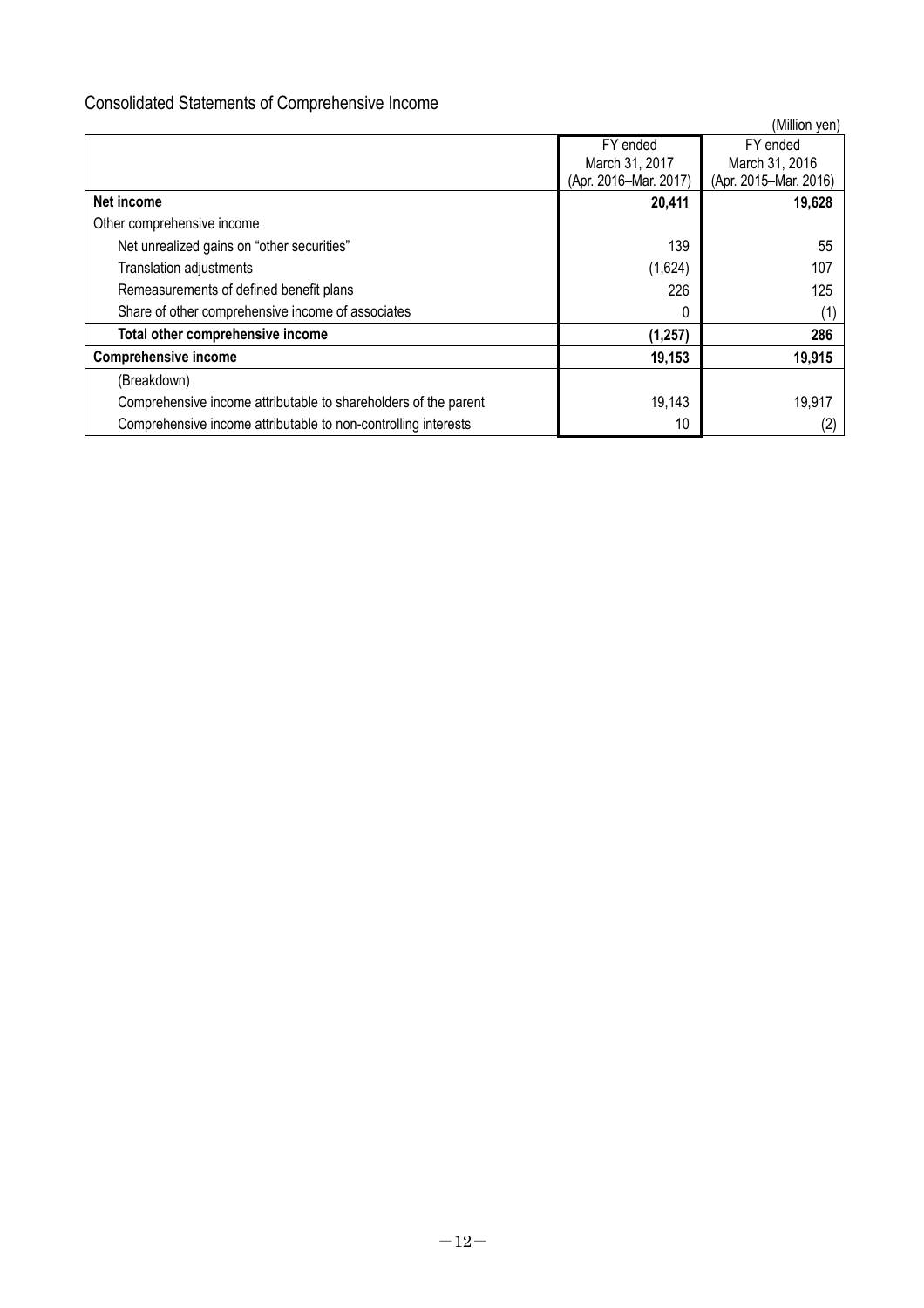# **(3) Consolidated Statements of Changes in Net Assets**

|                                                              |              |                      |                   |                | (Million yen) |  |  |  |
|--------------------------------------------------------------|--------------|----------------------|-------------------|----------------|---------------|--|--|--|
|                                                              |              | Shareholders' equity |                   |                |               |  |  |  |
|                                                              | Common stock | Capital surplus      | Retained earnings | Treasury stock | Total         |  |  |  |
| Balance at the previous<br>vear-end                          | 75,282       | 51,501               | (1, 117)          | (3,660)        | 122,005       |  |  |  |
| Change in the fiscal year                                    |              |                      |                   |                |               |  |  |  |
| Deficit disposition                                          |              | (6, 266)             | 6,266             |                |               |  |  |  |
| Net income                                                   |              |                      | 19,631            |                | 19,631        |  |  |  |
| Acquisition of treasury<br>stock                             |              |                      |                   | (0)            | (0)           |  |  |  |
| Disposal of treasury stock                                   |              |                      |                   |                |               |  |  |  |
| Changes in items other<br>than shareholders' equity<br>(net) |              |                      |                   |                |               |  |  |  |
| Total change in the fiscal<br>year                           | --           | (6, 266)             | 25,897            | (0)            | 19,631        |  |  |  |
| Balance at the current<br>year-end                           | 75,282       | 45,235               | 24,779            | (3,660)        | 141,636       |  |  |  |

# **Fiscal year ended March 31, 2016 (April 2015–March 2016)**

|                                                              |                                                  | Accumulated other comprehensive income            |                                               |       |                                 |                       |                     |
|--------------------------------------------------------------|--------------------------------------------------|---------------------------------------------------|-----------------------------------------------|-------|---------------------------------|-----------------------|---------------------|
|                                                              | Net unrealized<br>gains on "other<br>securities" | Foreign<br>currency<br>translation<br>adjustments | Remeasurements<br>of defined benefit<br>plans | Total | Share<br>subscription<br>rights | Minority<br>interests | Total net<br>assets |
| Balance at the previous<br>year-end                          | 379                                              | 3,545                                             | (1,021)                                       | 2,904 | 18                              | 0                     | 124,928             |
| Change in the fiscal year                                    |                                                  |                                                   |                                               |       |                                 |                       |                     |
| Deficit disposition                                          |                                                  |                                                   |                                               |       |                                 |                       |                     |
| Net income                                                   |                                                  |                                                   |                                               |       |                                 |                       | 19,631              |
| Acquisition of treasury<br>stock                             |                                                  |                                                   |                                               |       |                                 |                       | (0)                 |
| Changes in items other<br>than shareholders' equity<br>(net) | 55                                               | 105                                               | 125                                           | 286   |                                 | 20                    | 306                 |
| Total change in the fiscal<br>year                           | 55                                               | 105                                               | 125                                           | 286   |                                 | 20                    | 19,937              |
| Balance at the current<br>year-end                           | 435                                              | 3,651                                             | (895)                                         | 3,190 | 18                              | 20                    | 144,865             |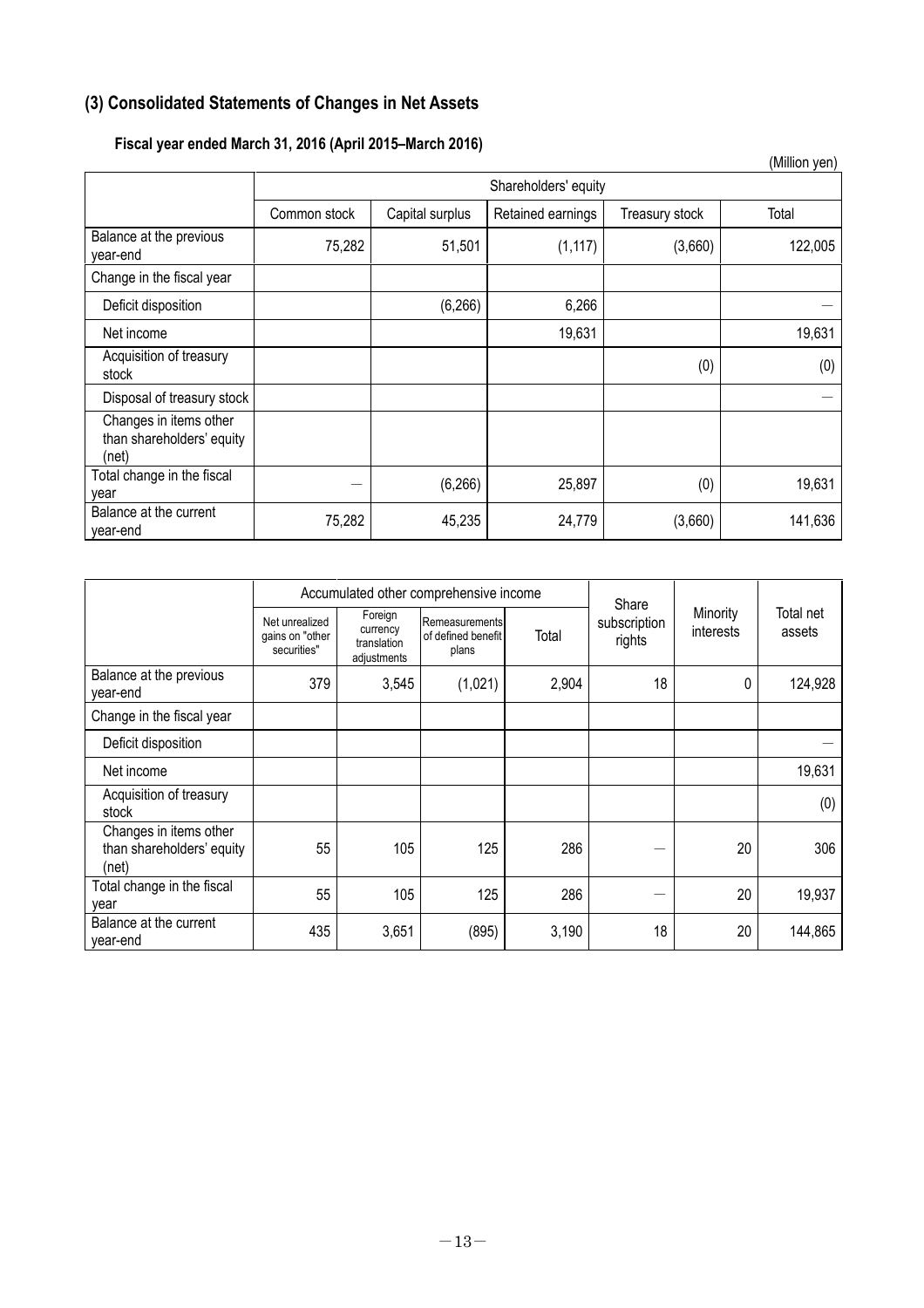# **Fiscal year ended March 31, 2017 (April 2016–March 2017)**

|                                                              |              |                      |                   |                | (Million yen) |  |  |
|--------------------------------------------------------------|--------------|----------------------|-------------------|----------------|---------------|--|--|
|                                                              |              | Shareholders' equity |                   |                |               |  |  |
|                                                              | Common stock | Capital surplus      | Retained earnings | Treasury stock | Total         |  |  |
| Balance at the previous<br>year-end                          | 75,282       | 45,235               | 24,779            | (3,660)        | 141,636       |  |  |
| Change in the fiscal year                                    |              |                      |                   |                |               |  |  |
| Deficit disposition                                          |              |                      | (5,257)           |                | (5,257)       |  |  |
| Net income                                                   |              |                      | 20,401            |                | 20,401        |  |  |
| Acquisition of treasury<br>stock                             |              |                      |                   | (0)            | (0)           |  |  |
| Changes in items other<br>than shareholders' equity<br>(net) |              |                      |                   |                |               |  |  |
| Total change in the fiscal<br>year                           |              |                      | 15,143            | (0)            | 15,143        |  |  |
| Balance at the current<br>year-end                           | 75,282       | 45,235               | 39,923            | (3,660)        | 156,779       |  |  |

|                                                              |                                                  |                                                   | Accumulated other comprehensive income        |          | Share                  |                       |                     |
|--------------------------------------------------------------|--------------------------------------------------|---------------------------------------------------|-----------------------------------------------|----------|------------------------|-----------------------|---------------------|
|                                                              | Net unrealized<br>gains on "other<br>securities" | Foreign<br>currency<br>translation<br>adjustments | Remeasurements<br>of defined benefit<br>plans | Total    | subscription<br>rights | Minority<br>interests | Total net<br>assets |
| Balance at the previous<br>year-end                          | 435                                              | 3,651                                             | (895)                                         | 3,190    | 18                     | 20                    | 144,865             |
| Change in the fiscal year                                    |                                                  |                                                   |                                               |          |                        |                       |                     |
| Deficit disposition                                          |                                                  |                                                   |                                               |          |                        |                       | (5,257)             |
| Net income                                                   |                                                  |                                                   |                                               |          |                        |                       | 20,401              |
| Acquisition of treasury<br>stock                             |                                                  |                                                   |                                               |          |                        |                       | (0)                 |
| Changes in items other<br>than shareholders' equity<br>(net) | 139                                              | (1,624)                                           | 226                                           | (1, 257) | 118                    | (0)                   | (1, 138)            |
| Total change in the fiscal<br>year                           | 139                                              | (1,624)                                           | 226                                           | (1,257)  | 118                    | (0)                   | 14,004              |
| Balance at the current<br>year-end                           | 574                                              | 2,027                                             | (668)                                         | 1,933    | 136                    | 20                    | 158,870             |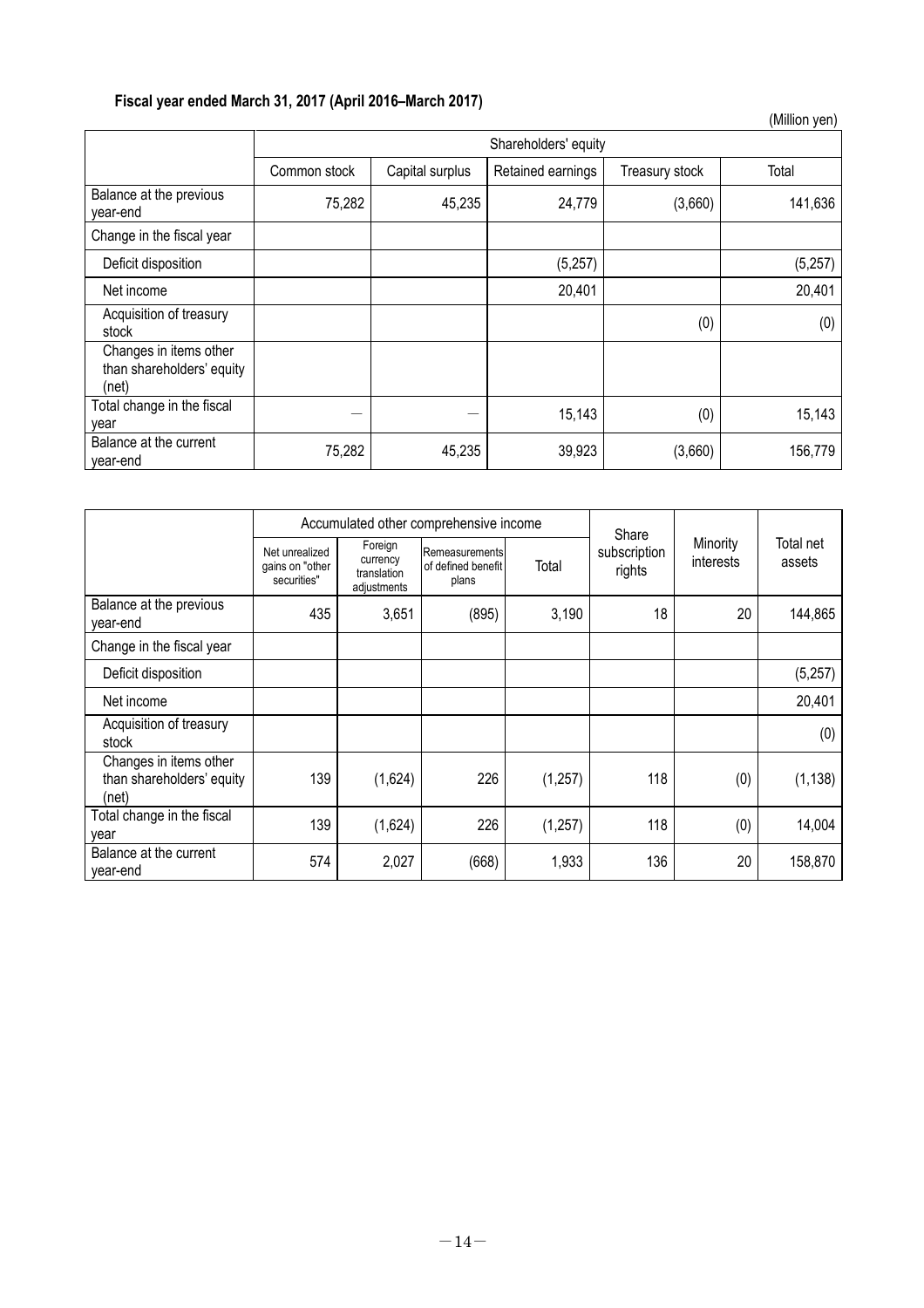# **(4) Consolidated Statements of Cash Flows**

|                                                                   |                       | (Million yen)         |
|-------------------------------------------------------------------|-----------------------|-----------------------|
|                                                                   | FY ended              | FY ended              |
|                                                                   | March 31, 2017        | March 31, 2016        |
| Cash flows from operating activities                              | (Apr. 2016-Mar. 2017) | (Apr. 2015-Mar. 2016) |
| Income before taxes and minority interests                        | 21,622                | 19,150                |
| Depreciation                                                      | 9,336                 | 9,614                 |
| Amortization of goodwill                                          | 428                   | 154                   |
| Increase (decrease) in reserve for doubtful accounts              | 201                   | 180                   |
| Increase (decrease) in reserve for apartment vacancy loss         | (619)                 | (1, 477)              |
| Interest and dividend income                                      | (199)                 | (121)                 |
| Interest expense                                                  | 734                   | 944                   |
| Foreign exchange loss (gain)                                      |                       | 267                   |
|                                                                   | (36)                  |                       |
| Equity in losses (earnings) of affiliated companies               | 6                     | 9                     |
| Loss (gain) from evaluation of investment securities              | (166)                 | (58)                  |
| Loss (gain) on sale of property, plant and equipment              | (94)                  | (24)                  |
| Write-offs of property, plant and equipment                       | 149                   | 147                   |
| Impairment loss                                                   | 589                   | 616                   |
| Disaster loss                                                     | 88                    |                       |
| Decrease (increase) in accounts receivable                        | 633                   | 32                    |
| Decrease (increase) in real estate for sale in progress           | (139)                 |                       |
| Decrease (increase) in work in process                            | 272                   | (138)                 |
| Decrease (increase) in long-term prepaid expenses                 | 324                   | 643                   |
| Increase (decrease) in accounts payable                           | (883)                 | (2,701)               |
| Increase (decrease) in customer advances for projects in progress | 296                   | (1,903)               |
| Increase (decrease) in advances received                          | (3, 141)              | (5, 477)              |
| Increase (decrease) in guarantee deposits received                | (407)                 | (448)                 |
| Increase (decrease) in accrued consumption taxes                  | (6)                   | 911                   |
| Other                                                             | 2,770                 | 3,961                 |
| Subtotal                                                          | 31,760                | 24,284                |
| Interest and dividends received                                   | 273                   | 89                    |
| Interest paid                                                     | (690)                 | (937)                 |
| Income taxes paid                                                 | (3,839)               | (1, 331)              |
| Net cash provided by operating activities                         | 27,504                | 22,104                |
| Cash flows from investing activities                              |                       |                       |
| Purchase of property, plant and equipment                         | (4,318)               | (9,053)               |
| Proceeds from sale of property, plant and equipment               | 16,744                | 666                   |
| Payment for purchase of intangible assets                         | (959)                 | (754)                 |
| Payment for purchase of investment securities                     | (2,761)               | (1, 515)              |
| Proceeds from sale of investment securities                       | 14                    | 93                    |
| Payment for purchase of shares in subsidiaries                    | (5,402)               |                       |
| Payment for loans                                                 | (22)                  | (58)                  |
| Proceeds from collection of loans                                 | 22                    | 21                    |
| Payment for deposit of fixed deposits                             | (11, 878)             | (1, 100)              |
| Proceeds from withdrawal of fixed deposits                        | 1,200                 | 600                   |
| Other                                                             | (1, 292)              | 12                    |
| Net cash provided by (used in) investing activities               | (8,653)               | (11, 087)             |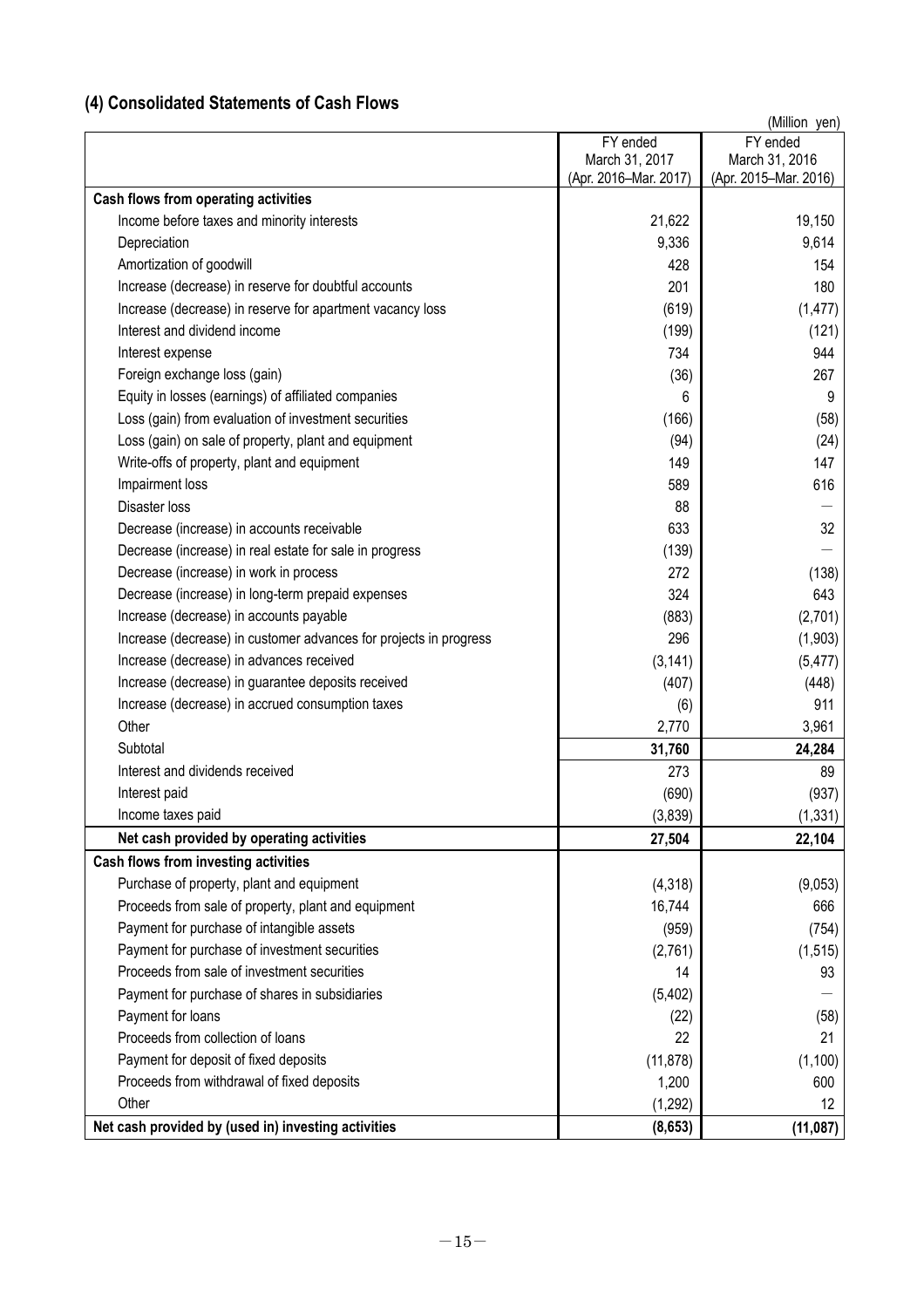|                                                              |                       | (Million yen)         |
|--------------------------------------------------------------|-----------------------|-----------------------|
|                                                              | FY ended              | FY ended              |
|                                                              | March 31, 2017        | March 31, 2016        |
|                                                              | (Apr. 2016-Mar. 2017) | (Apr. 2015-Mar. 2016) |
| Cash flows from financing activities                         |                       |                       |
| Proceeds from short-term debt                                | 200                   | 399                   |
| Repayment of short-term debt                                 | (265)                 | (176)                 |
| Proceeds from long-term debt                                 | 235                   | 8,544                 |
| Repayment of long-term debt                                  | (1, 423)              | (23, 244)             |
| Repayment of finance lease obligations                       | (3,212)               | (2, 397)              |
| Proceeds from payment from non-controlling shareholders      |                       | 23                    |
| Proceeds from issuance of bonds                              |                       | 21,220                |
| Payment for redemption of bonds                              | (4,326)               | (2,993)               |
| Payment for purchase of treasury stock                       | (0)                   | (0)                   |
| Payment of dividends                                         | (5, 257)              |                       |
| Payment of dividends to non-controlling shareholders         |                       | (0)                   |
| Net cash provided by (used in) financing activities          | (14, 048)             | 1,374                 |
| Effect of exchange rate changes on cash and cash equivalents | 137                   | (70)                  |
| Net increase (decrease) in cash and cash equivalents         | 4,940                 | 12,321                |
| Cash and cash equivalents at beginning of period             | 86,826                | 74,504                |
| Cash and cash equivalents at end of period                   | 91,766                | 86,826                |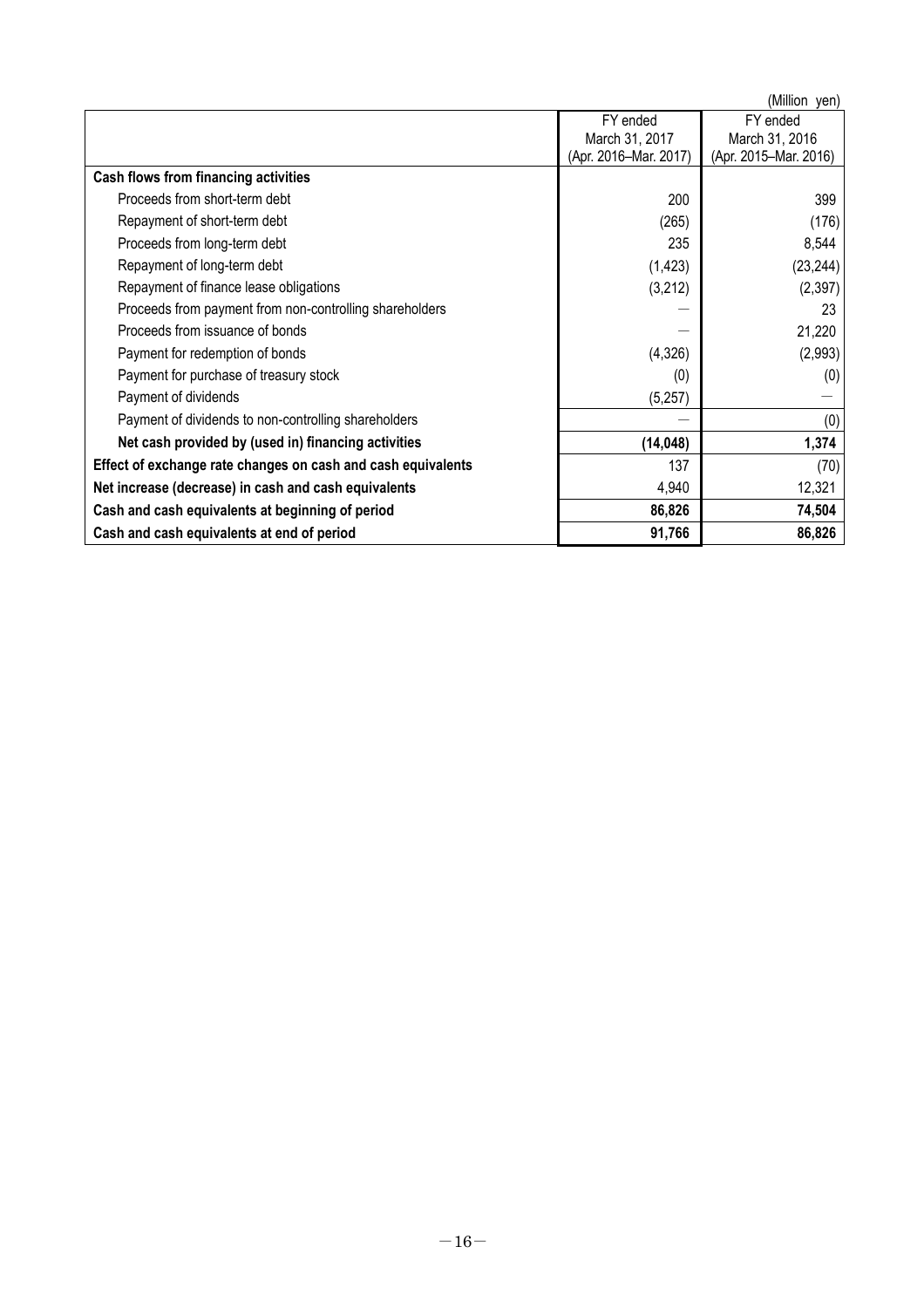### **(5) Notes Regarding Consolidated Financial Statements (Notes Regarding the Premise of the Company as a Going Concern)**

There are no relevant items.

# **(Significant Items Fundamental to the Preparation of Consolidated Financial Statements)**

・Matters relating to the scope of consolidation

Leopalace21 Singapore Pte. Ltd. was established in the consolidated fiscal year under review, and has been included in the scope of consolidation. Life Living Co., Ltd. whose shares were acquired in the consolidated fiscal year under review, has also been included in the scope of consolidation.

Moreover, Leopalace21 (Shanghai) Property Management Co., Ltd. has been excluded from the scope of consolidation as a result of completion of liquidation.

・Matters relating to the settlement date of consolidated subsidiaries

The settlement date of Leopalace21 Singapore Pte. Ltd. is December 31. In preparing the consolidated financial statements, the financial statements as of December 31 have been used. However, adjustments necessary for preparing the consolidated financial statements have been made to the important transactions that took place between December 31 and the consolidated settlement date.

The disclosure of matters other than the above is omitted, as there are no significant changes from the statement in the most recent annual securities report (submitted on June 29, 2017).

# **(Changes in Accounting Policies)**

### (Change in revenue recognition standard)

Plaza Guarantee Co., Ltd., a subsidiary of Leopalace21 Corporation, had previously recognized revenue from guarantee fees as a bulk amount at the time of concluding contracts. From this fiscal year, by referencing Accounting Practice Committee Research Report No. 13 "Research Report on Revenue Recognition in Japan (interim report)" from the Japanese Institute of Certified Public Accountants, the Group has decided to recognize revenue over a reasonably determined period.

The Group has determined that this change is appropriate in reflecting the economic actualities of the business, and that it is possible since a certain period of time has passed from the start of the guarantee business, and the average guarantee period can be reasonably determined. This change in accounting policy has been retrospectively applied to the consolidated financial statements for the previous fiscal year.

As a result, an increase of 718 million yen of deferred tax asset and 2,064 million yen of advanced received, despite a decrease of 1,345 million yen of retained earnings as compared with the figures prior to the retrospective application in the consolidated balance sheet of the previous year. Net sales, operating profit, recurring profit, and net income before income taxes and minority interests for the previous year each increased by 88 million yen, and net income attributable to shareholders of the parent increased by 199 million yen. Net income before income taxes and minority interests and others in cash flows from operating activities increased by 88 and 1 million yen, respectively, and increase (decrease) in advances received decreased by 90 million yen. Net assets at the beginning of the previous fiscal year reflected the cumulative effects, which resulted in a decrease of 1,545 million yen in retained earnings.

(Application of the Practical Solution on Accounting on a Change in Depreciation Method Due to Tax Reform 2016)

Following the revision of the Corporation Tax Act, the "Practical Solution on a Change in Depreciation Method Due to Tax Reform 2016" (ASBJ PITF No. 32, June 17, 2016) was adopted effective from the fiscal year under review. The depreciation method for facilities attached to buildings and structures acquired on or after April 1, 2016 was also changed from the declining balance method to the straight line method. As a result, operating profit, recurring profit, and net income before income taxes and minority interests during the subject fiscal year each increased by 9 million yen.

#### (Changes in method of presentation)

"Bond issuance cost," which was included in "other" under "non-operating expenses" for the previous fiscal year, exceeds ten hundredths (10/100) of the total amount of non-operating expenses. It has therefore been decided to present the "bond issuance cost" separately. To reflect this change in the presentation method, the consolidated financial statements for the previous fiscal year have been reclassified.

As a result, 300 million yen shown under "other," "non-operating expenses" in the consolidated statements of operations for the previous fiscal year is reclassified as 165 million yen under "bond issuance cost" and 135 million yen under "other."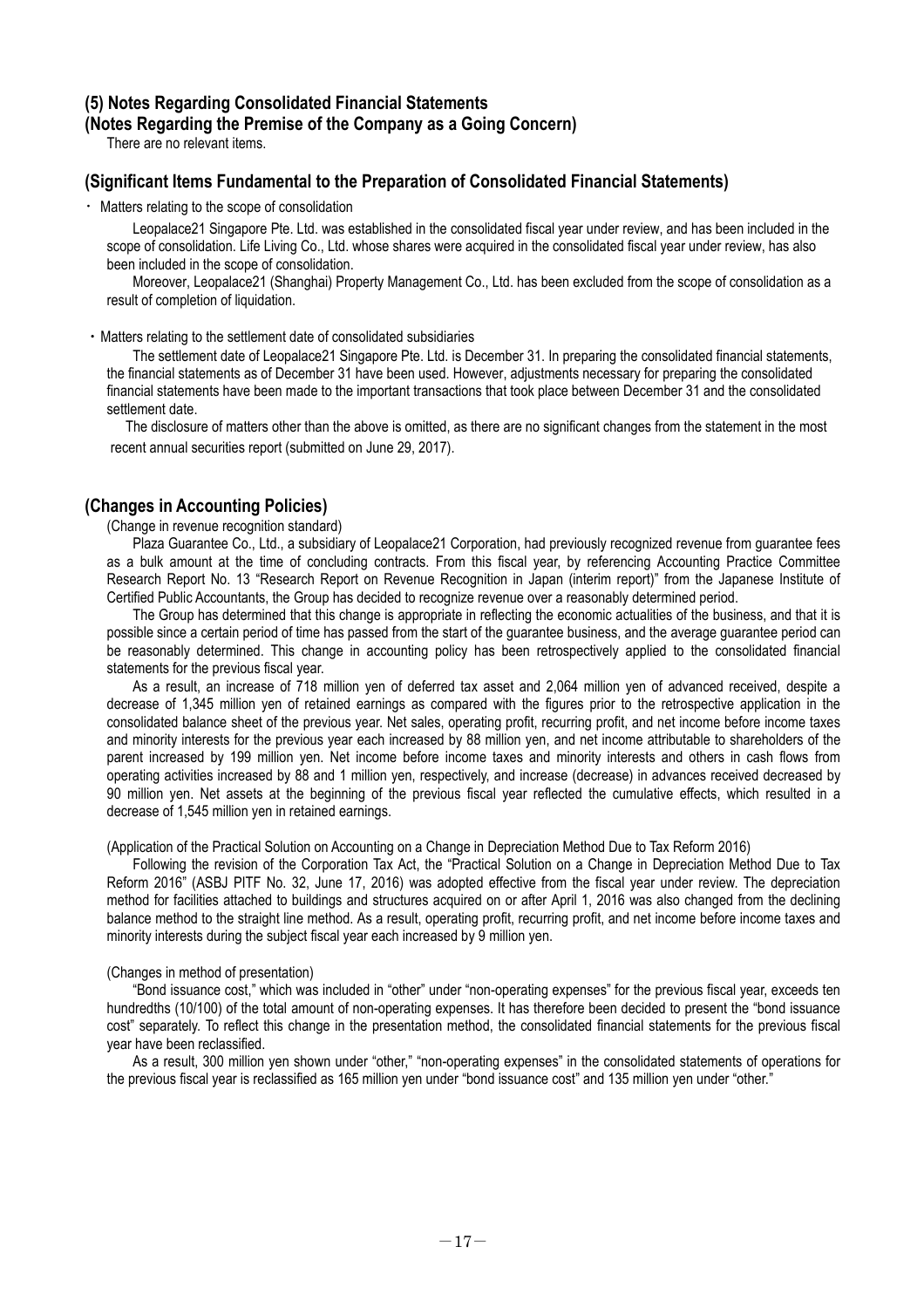# **(Business Combination, etc.) i Business Combination through Acquisitions**

### **1. Outline of the business combination**

- (1) Name of the acquired company and its business activities
	- Name of the acquired company: Life Living Co., Ltd.

Business activities: Real estate business (planning, architect, development, and sales of investment income properties)

(2) Major reasons for the business combination

To strengthen its core Leasing and Construction businesses, and expand into new business fields by leveraging Life Living Co., Ltd.'s excellent development records in the Tokyo metropolitan, Nagoya, and Fukuoka areas, as well as its unique product lineup, which includes four-story reinforced concrete condominiums and three-story wooden apartments.

- (3) Effective date of the business combination July 1, 2016
- (4) Legal structure of the business combination Stock acquisition
- (5) Name of the company subsequent to the business combination Life Living Co., Ltd. has changed in its business name from SBI Life Living Co., Ltd.
- (6) Percentage of voting rights acquired by Leopalace21 100%
- (7) Primary basis for determining the acquirer Due to the fact that Leopalace21 has acquired Life Living Co., Ltd. through stock acquisition with cash considerations.

## **2. Period of business performances of the acquired company to be included in the Consolidated Statements of Operations in the subject cumulative quarter**

From July 1, 2016 to March 31, 2017

### **3. Acquisition cost of the acquired company and its details**

| Consideration for the acquisition | شcash | million yen         |
|-----------------------------------|-------|---------------------|
| Acquisition cost                  |       | 7 million yen<br>57 |

### **4. Main contents of acquisition-related cost**

Advisory cost etc.: 92 million yen

### **5. Amount, source, method and period of goodwill amortization**

- (1) Amount of goodwill
	- 2,079 million yen
- (2) Source of goodwill

Calculated based primarily on a reasonable estimation of future excess earning power expected from the expansion of Life Living Co., Ltd.'s investment-type condominium development business.

(3) Method and period of goodwill amortization Straight-line method (six years)

### **6. Amount, source, method and period of goodwill amortization**

| 2,771 million yen |
|-------------------|
| 1,130 million yen |
| 3,901 million yen |
| 232 million yen   |
|                   |
| 281 million yen   |
|                   |

**7. Estimated amount of impact on the consolidated statements of operations for the consolidated fiscal year under review based on the assumption that the business combination was completed on the first day of the consolidated fiscal year under review, as well as the calculation method thereof**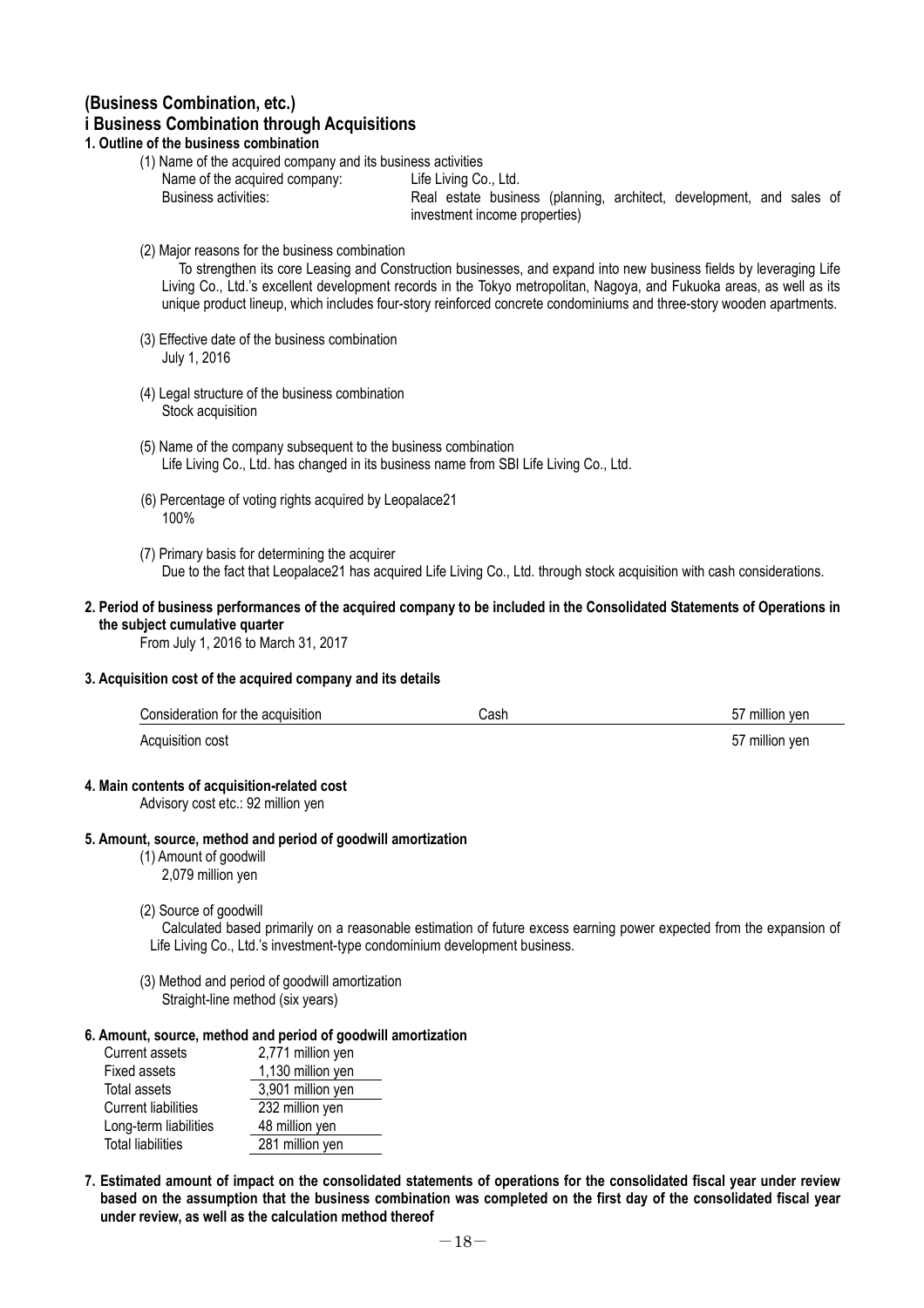| Net sales                                                    |  |
|--------------------------------------------------------------|--|
| Operating profit (loss)                                      |  |
| Recurring profit (loss)                                      |  |
| Net income attributable to shareholders of the parent (loss) |  |

574 million yen  $(83)$  million yen  $(82)$  million yen

 $(85)$  million yen

### (Calculation method for the estimated amount)

The estimated amount of impact is the difference between net sales and profit/loss information calculated based on the assumption that the business combination was completed on the first day of the consolidated fiscal year under review and the net sales and profit/loss information presented in the consolidated statements of operations of the acquired company. In addition, the amortized amount has been calculated based on the assumption that the goodwill recognized when the business combination was completed had been generated on the first day of the consolidated fiscal year under review.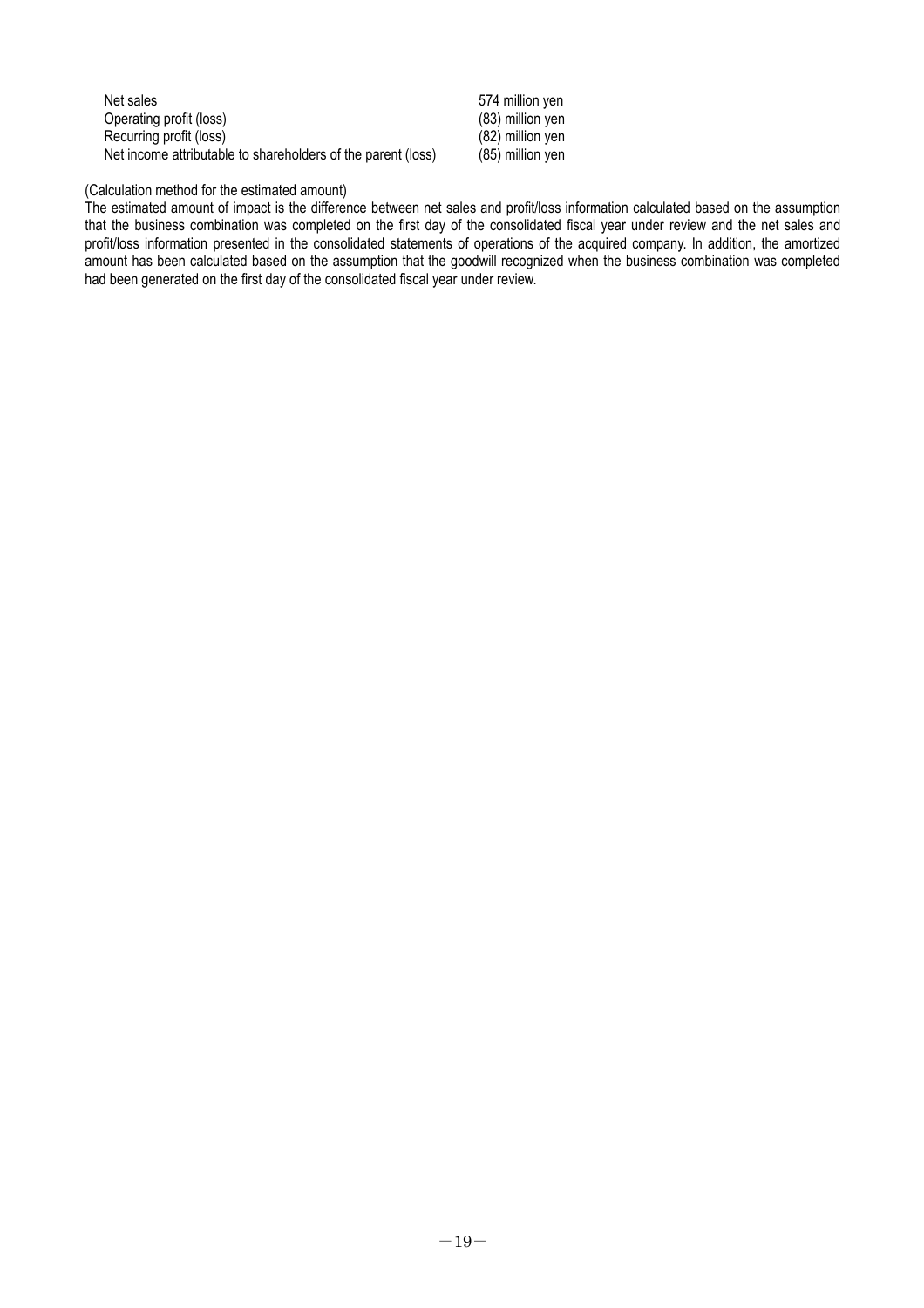## (Segment Information) **Fiscal Year ended March 31, 2016 (April 1, 2015 through March 31, 2016)**

|                                                                        |                            |                 |                                                |                                       |                  |                    |         |                         | (Million yen)     |
|------------------------------------------------------------------------|----------------------------|-----------------|------------------------------------------------|---------------------------------------|------------------|--------------------|---------|-------------------------|-------------------|
|                                                                        |                            |                 | Reportable Segment                             |                                       |                  |                    |         | Consolidated            |                   |
|                                                                        | Leasing<br><b>Business</b> | <b>Business</b> | Construction   Elderly Care<br><b>Business</b> | Hotels &<br>Resort<br><b>Business</b> | Segment<br>Total | Others<br>(Note 1) | Total   | Adjustments<br>(Note 2) | Total<br>(Note 3) |
| Net sales                                                              |                            |                 |                                                |                                       |                  |                    |         |                         |                   |
| (1) Sales to customers                                                 | 410,641                    | 74,160          | 10,798                                         | 11,427                                | 507,028          | 4,485              | 511,513 |                         | 511,513           |
| (2) Inter-segment<br>sales and transfers                               | 944                        | 2,614           |                                                | 3,640                                 | 7,199            | 149                | 7,349   | (7, 349)                |                   |
| total                                                                  | 411,586                    | 76,774          | 10,798                                         | 15,068                                | 514,228          | 4,635              | 518,863 | (7, 349)                | 511,513           |
| Segment earnings (or loss)                                             | 22,848                     | 3,340           | (1, 354)                                       | (697)                                 | 24,136           | 337                | 24,474  | (3,388)                 | 21,085            |
| Segment assets                                                         | 100,048                    | 16,755          | 2,657                                          | 55,246                                | 174,707          | 23,076             | 197,784 | 129,825                 | 327,609           |
| Other items                                                            |                            |                 |                                                |                                       |                  |                    |         |                         |                   |
| Depreciation                                                           | 3,740                      | 205             | 49                                             | 2,013                                 | 6,009            | 2,059              | 8,069   | 1,544                   | 9,614             |
| Increase in property, plant<br>and equipment, and<br>intangible assets | 6,245                      | 91              | 271                                            | 1,850                                 | 8,459            | 3,917              | 12,376  | 1,599                   | 13,976            |

## **Fiscal Year ended March 31, 2017 (April 1, 2016 through March 31, 2017)**

|                                                                        |                            |                 |                                                |                                       |                  |                    |         |                         | (Million yen)     |
|------------------------------------------------------------------------|----------------------------|-----------------|------------------------------------------------|---------------------------------------|------------------|--------------------|---------|-------------------------|-------------------|
|                                                                        |                            |                 | Reportable Segment                             |                                       |                  |                    |         |                         | Consolidated      |
|                                                                        | Leasing<br><b>Business</b> | <b>Business</b> | Construction   Elderly Care<br><b>Business</b> | Hotels &<br>Resort<br><b>Business</b> | Segment<br>Total | Others<br>(Note 1) | Total   | Adjustments<br>(Note 2) | Total<br>(Note 3) |
| Net sales                                                              |                            |                 |                                                |                                       |                  |                    |         |                         |                   |
| (1) Sales to customers                                                 | 416,594                    | 74,566          | 11,536                                         | 7,244                                 | 509,942          | 10,546             | 520,488 |                         | 520,488           |
| (2) Inter-segment<br>sales and transfers                               | 951                        | 610             |                                                | 3,058                                 | 4,620            | 173                | 4,793   | (4, 793)                |                   |
| total                                                                  | 417,545                    | 75,176          | 11,536                                         | 10,302                                | 514,562          | 10,720             | 525,282 | (4, 793)                | 520,488           |
| Segment earnings (or loss)                                             | 22,459                     | 5,051           | (1,650)                                        | (768)                                 | 25,091           | 1,432              | 26,524  | (3,626)                 | 22,898            |
| Segment assets                                                         | 101,312                    | 15,808          | 2,918                                          | 53,436                                | 173,475          | 26,835             | 200,310 | 137,517                 | 337,828           |
| Other items                                                            |                            |                 |                                                |                                       |                  |                    |         |                         |                   |
| Depreciation                                                           | 4,608                      | 179             | 81                                             | 1,374                                 | 6,244            | 1,885              | 8,129   | 1,207                   | 9,336             |
| Increase in property, plant<br>and equipment, and<br>intangible assets | 9,078                      | 84              | 123                                            | 1,934                                 | 11,221           | 952                | 12,173  | 1,568                   | 13,741            |

Note 1: "Others" classification consists of the business segment not included in reportable segments, and comprises such businesses as, real estate business, solar power generation business and financing businesses, and the small-claims and short-term insurance business.

Note 2: Breakdown of adjustments is as follows.

| Segment earnings (or loss) |                         | (Million yen)           |
|----------------------------|-------------------------|-------------------------|
|                            | FY ended March 31, 2017 | FY ended March 31, 2016 |
| Inter-segment eliminations | (277)                   | (320)                   |
| Corporate expenses*        | (3.349)                 | (3.067)                 |
| Total                      | (3,626)                 | (3,388)                 |

\*Corporate expenses consist mainly of general administrative expenses for administrative departments that are not part of reportable segments.